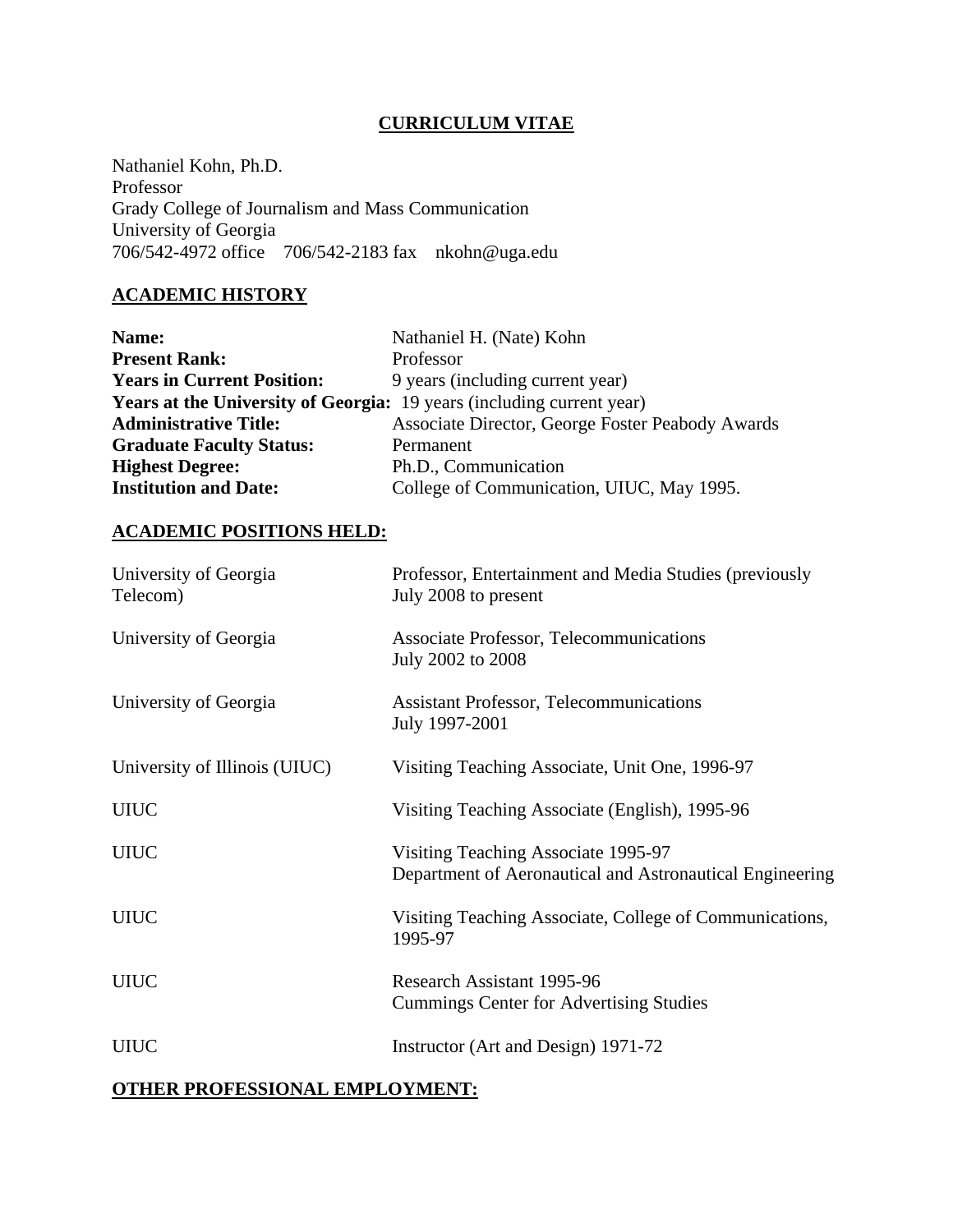- Director, UGA MFA Low-Residency Program in Screenwriting (2015-)
- Associate Director, George Foster Peabody Awards (2004-)
- Co-Director, UGA Cannes Lions Study Abroad Program (2010-)
- Director, UGA Cannes Study Abroad Program (2002-)
- Festival Director and Co-Founder, Robert Osborne's Classic Film Festival (2006-10)
- Member, Panel of Motion Picture Curators, The Film Movement, New York, New York. 2002-present
- Festival Director and Co-Founder, Roger Ebert's Overlooked Film Festival, UIUC, 1999 present
- Director/Writer/Editor, Office of Public Affairs, Chancellor's Office, UIUC 1997.
- Writer, UIUC College of Communication Alumni News, UIUC 1996-97.
- Columnist, The Octopus Weekly Magazine, Champaign, IL. 1995-96.
- Associate Publisher and Co-Founder, The Optimist Newspaper, Champaign, IL. 1994-95.
- Editor/Writer, Horizon Hobby Distributors, Champaign, IL. 1990-98.
- President and Board Chairman, Filmtrust of Arkansas, Inc., Little Rock, AR. 1987-90.
- President and Founder, Samarkand Motion Picture Productions, Inc., New York, NY. 1976-79.
- President and Co-Founder, United Pictures Organization, Inc., Chicago, IL. 1974-77.
- Partner, Kohn-Vawter Productions, Champaign, IL 61820 1972-75.
- News Director and Creative Director, WICD-TV, Champaign, IL 61801. 1968-72.

## **POST GRADUATE AWARDS:**

Chosen as member of Kappa Tau Alpha (National Honor Society in Journalism and Mass Communication), 1994.

Midwest Sociological Society Graduate Student Essay Contest, Prize – 1995.

## **COURSES TAUGHT AND ENROLLMENTS:**

University of Georgia

| <b>FYOS 1001</b>      | Film Festivals (Fall 2012, 2015, 2016)                      |
|-----------------------|-------------------------------------------------------------|
| <b>TELE 5990</b>      | Producing for Film and Television (18 students)             |
| TELE 4110/7110        | Producing for Film and Television (20 students)             |
| <b>TELE 3110</b>      | Writing for the Electronic Media (16 students)              |
| <b>JRMC 8220</b>      | Telecommunication Programming and Criticism (3-16 students) |
| TELE 4110/7110        | Advanced Screenwriting (16-21 students)                     |
| <b>JOUR 5590/7590</b> | Critical Writing and Reviewing (26 students)                |
| <b>JRL 599</b>        | Critical Perspectives in Film and Television (12 students)  |
| <b>JRL 383</b>        | Basic Writing for Radio/Television/Film (16 students)       |
|                       |                                                             |

University of Georgia Cannes Lions Advertising Festival Study Abroad Program (Program cofounder and co-director)

| TELE 5990/7990 |  | Commercial Production Techniques (60 students) |
|----------------|--|------------------------------------------------|
|----------------|--|------------------------------------------------|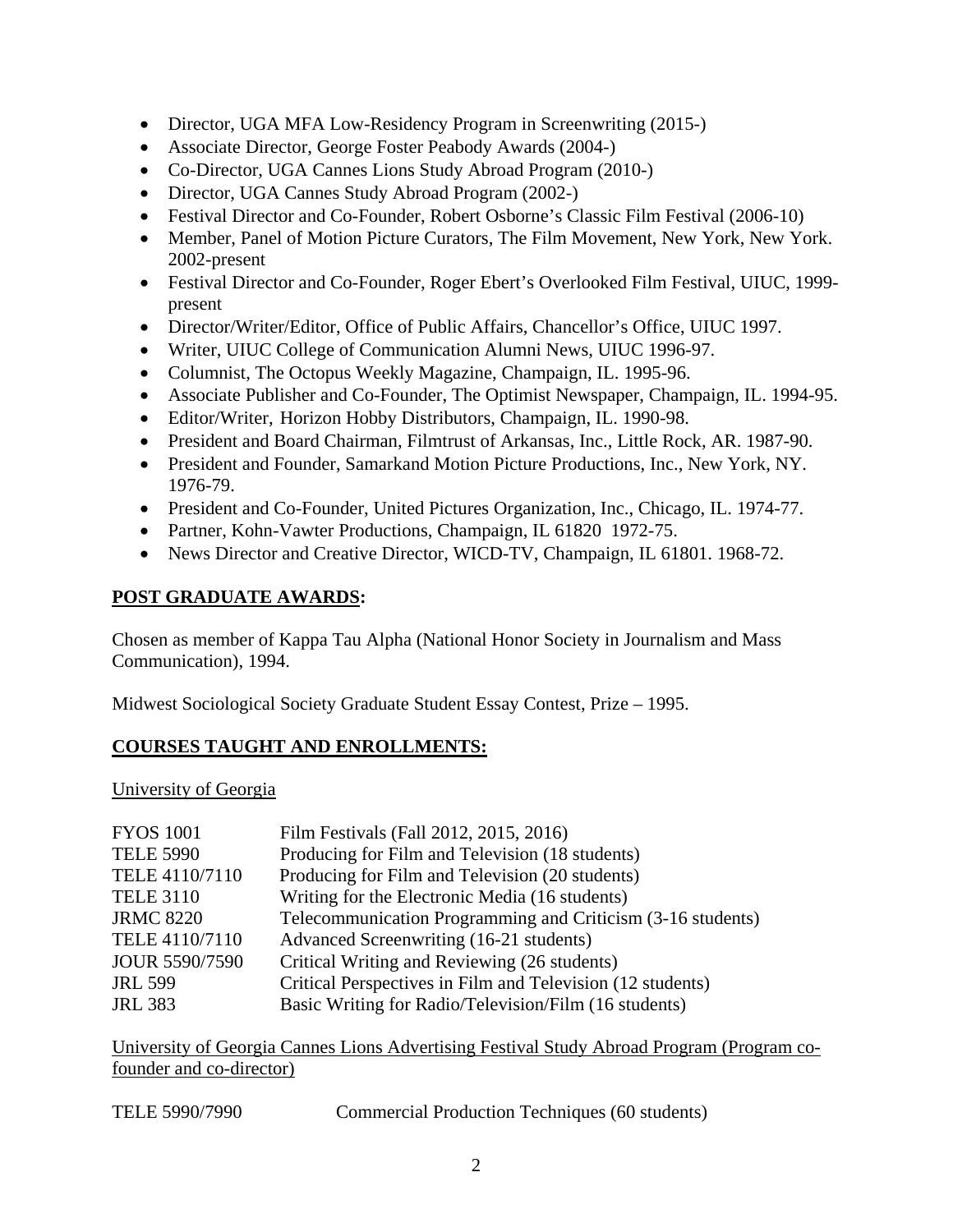University of Georgia Cannes Film Festival Study Abroad Program (Program founder and director)

| <b>JOUR 5590/7590</b>                      | Critical Writing and Reviewing (30 students)                 |  |  |
|--------------------------------------------|--------------------------------------------------------------|--|--|
| University of Georgia at Avignon, France   |                                                              |  |  |
| <b>TELE 5990</b>                           | Advanced Screenwriting (18 students)                         |  |  |
| <b>JOUR 5580/7580</b>                      | Magazine Article Writing (5 students)                        |  |  |
| <b>JOUR 5590/7590</b>                      | Critical Writing and Reviewing (13 students)                 |  |  |
| University of Illinois at Urbana-Champaign |                                                              |  |  |
| <b>LAS 110</b>                             | Special Topics: Writing for the Screen (8-15 students)       |  |  |
| RHET 105                                   | Freshman English Composition (24 students)                   |  |  |
| AAE 241                                    | Aerospace Systems Design II, Writing Component (40 students) |  |  |
| <b>ART 299</b>                             | Special topics: Feature Film Production (12 students)        |  |  |

Supervision of Student Research: Served on 6 doctoral committees

Served on 20 masters committees

Chair of 9 master committees

## **INSTRUCTIONAL AWARDS:**

UGA Outstanding Teaching Faculty Award (2003) Grady College Nominee, Russell Undergraduate Teaching Award (2003) Lilly Teaching Fellowship (\$2000), University of Georgia, (2000-01).

### **CURRICULUM DEVELOPMENT:** (1995-2017):

- Developing new MFA program in film and television production. 2016-
- Developed new graduate level course on the Documentary Renaissance. Spring 2013.
- Developed Freshman Odyssey Course on Film Festivals. Fall 2012.
- Developed new foci for TELE 4220/6220 (Producing for Film and Television). The practical, theoretical, and ethical responsibilities of the motion picture and television producer in the digital age.
- Conceived and will co-direct the new MFA in Narrative Non-Fiction and Screenwriting program at the University of Georgia (2012-).
- Conceived, developed and directs, new study abroad program: The UGA Cannes Lions Advertising Festival Program (2010-)
- Conceived, developed and directs, new study abroad program: The UGA Cannes Film Festival Study Abroad Program. (2003-)
- Conceived and developed a new course TELE 5990 (Producing for Film and Television). The practical, theoretical, and ethical responsibilities of the motion picture and television producer.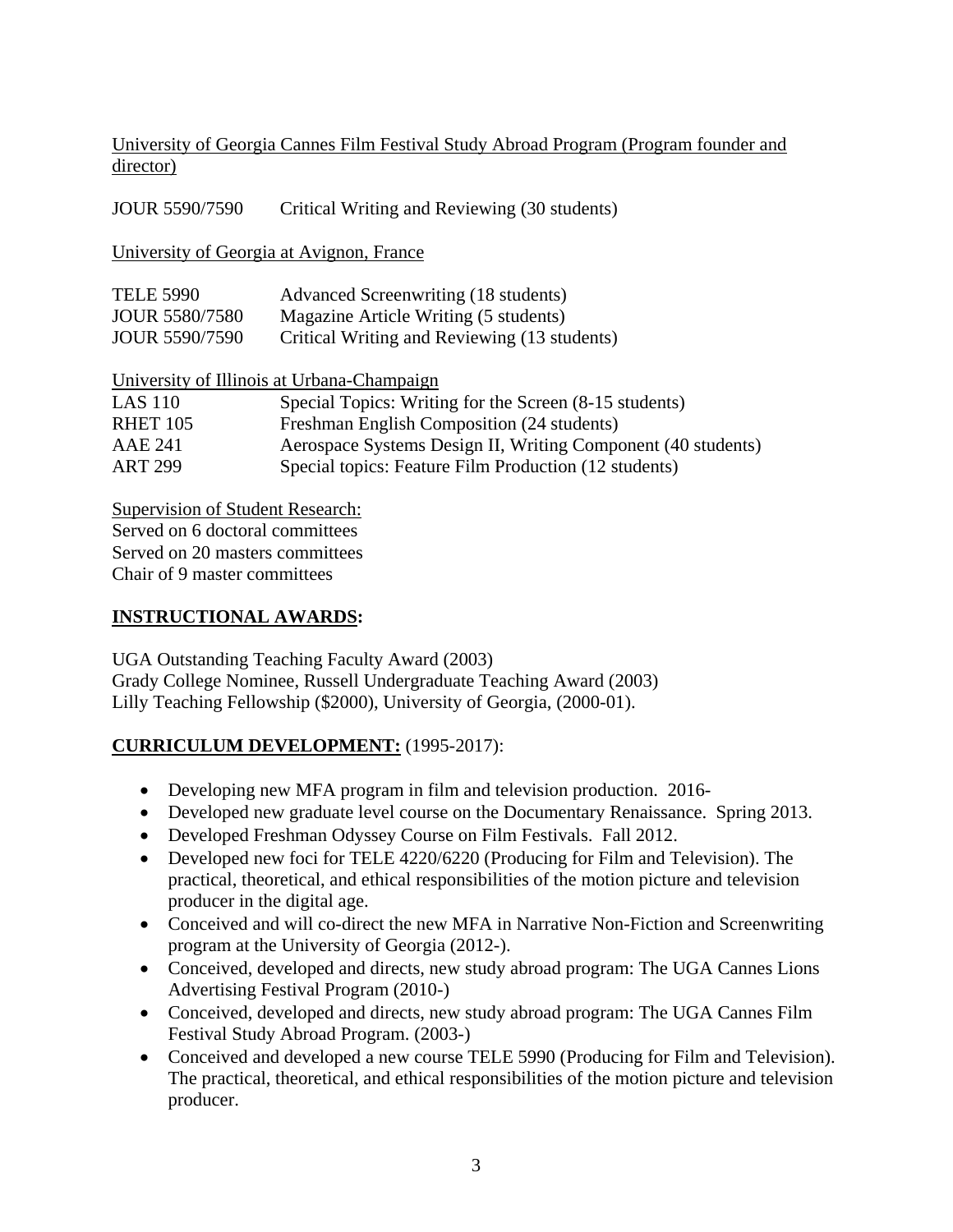- Developed new foci for JRL 383 (Basic Writing for Radio/TV/Film). Writing as a process emphasizing new ethical issues and responsibilities of the writer in TV, film, and new media.
- Developed new foci for TELE 4110 (Advanced Screenwriting). Writing charactercentered feature length screenplays rooted in personal lived experience.
- Developed a new undergraduate seminar course in critical perspectives in film and television, focusing on the historical/theoretical relationship between cyborgs and adolescents in cinema.
- Developed new foci for JRMC 8220 (Telecommunications Programming and Criticism), employing critical/cultural theories (feminist, post-colonial, post-modern, etc.) to better understand programming and programming structure so as to produce more meaningful content for movies, television, and the worldwide web.
- Developed new foci for TELE 3110 (Writing for the Electronic Media), incorporating documentary, short film, feature length film, and web pages into the course basics.
- Developed specialized foci for JOUR 5580/7580 (Magazine Article Writing), for the study abroad experience with a concentration on critical travel journalism and the personality profile.
- Developed specialized foci for JOUR 5590/7590 (Critical Writing and Reviewing), concentrating on motion picture criticism and reviewing during a study abroad experience that included a week at the Cannes Film Festival.

### **RESEARCH AREAS:**

Writing for the screen; qualitative methodology; critical tourism; interpretive theory; autoethnography; cultural studies; celebrity; motion pictures; film festivals; theory/practice binary.

**PUBLICATIONS** (**\*** denotes refereed publications)

### **Books:**

\*Kohn, N. (June 2006). *Pursuing Hollywood: Seduction, Obsession, Dread*. Alta Mira Press, a Division of Rowman & Littlefield Publishers, Inc.

### **Chapters in Books:**

\*Laden, S. & Kohn, N. (May 2007). "Introduction Part 1: Representing Representation" in *Writing in the San/d: Autoethnography among Indigenous Southern Africans.* (Ed.: Keyan Tomaselli). Alta Mira Press.

\*Kohn, N. & Slowikowski, S (1998). "(Un)toward joy: Movement, sport and (the meaning of) life" in *Play and Culture Studies: Volume One,* (Eds., Margaret Carlisle Duncan, Garry Chick, Alan Aycock). Greenwich, CT: Ablex Publishing. 275-287.

\*Kohn, N. & Slowikowski, S. (1998). "'How do you warm up for a stretch class?': Sub/in/di/verting hegemonic shoves toward sport" in *Sport and Postmodern times* (Eds., Genevieve Rail & Jean Harvey). New York: SUNY Press. 1998. 21-32.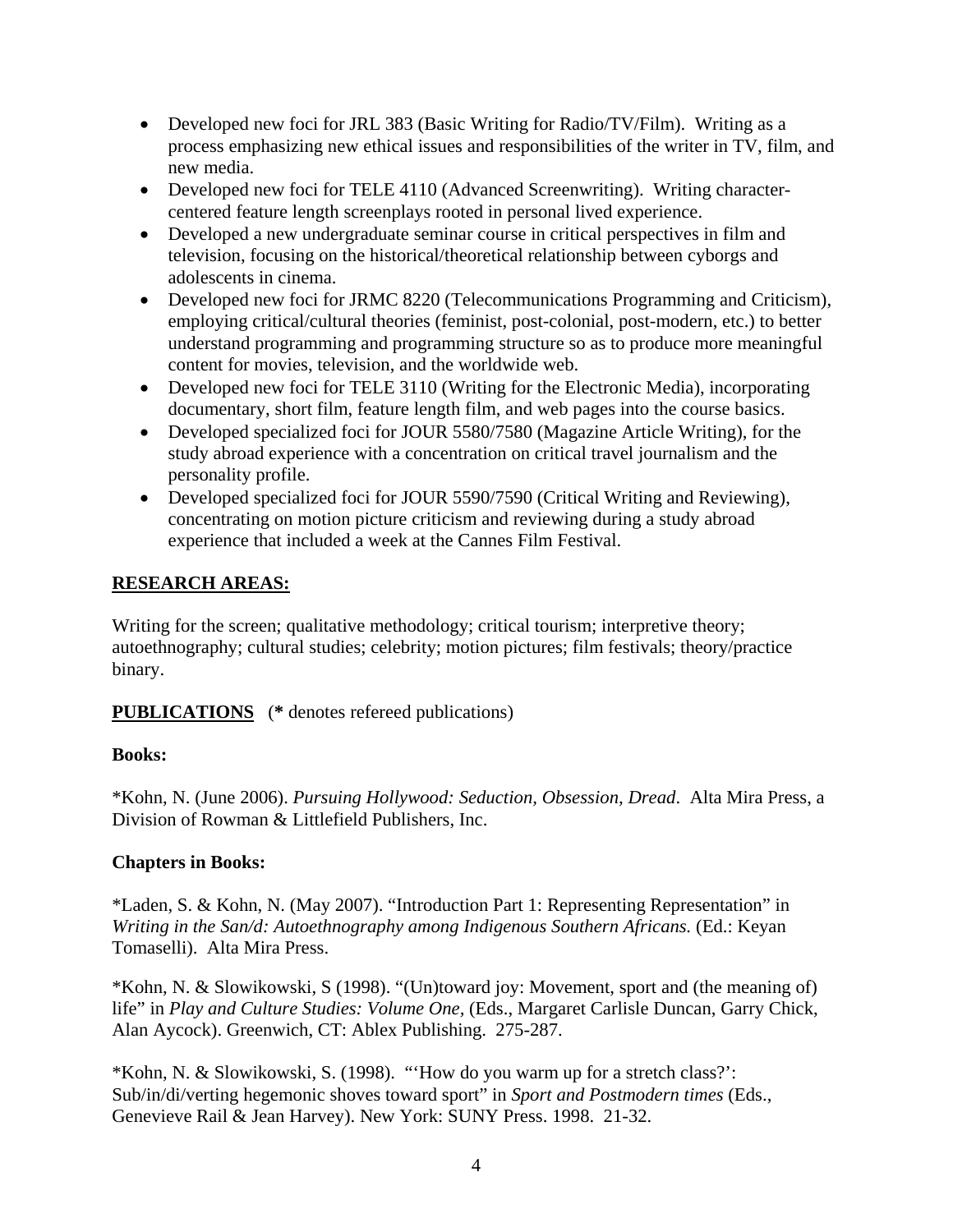#### **Journal Articles:**

**\***Kohn, N. (under review). "Mendacious Grace Notes." *Qualitative Inquiry*.

**\***Kohn, N. (2013). "Improvised Educational Devices." *Qualitative Inquiry, 1077800413489273, first published on June 25, 2013.*

**\***Kohn, N. & Sydnor, S. (November 2006). **"**"Lovely": Dialoging With Norman K. Denzin." *Journal of Sport & Social Issues.* 30.4: 374-381

\*Kohn, N. & Cain, R. (June 2005). "Baring Withness: Community, Performance, and theUncommon In and Around the Virginia Theatre in Champaign, Illinois." *Qualitative Inquiry.* 11.3: 351-368.

**\***Laden, S. & Kohn, N. (2004).**"**Introduction Part 1: Representing Representation." *Current Writing: Text and Representation in Southern Africa (Special Issue)* 15: 1-20.

\*Kohn, N. & Lee, Y.S. (January 2004) "Musikonceit: A Postmodern Bravura Sans Footnotes." *Cultural Studies<==>Critical Methodologies.* 4.1: 112-127.

\*Kohn, N. & Eidsvik, C. (November 2003). "Defective Effects in "The Matrix."" *Journal of Mass Media Ethics.* 18.3/4.

\* Kohn, N. (Summer 2002). "Compounding Fracture." *Improvisation: Perforations 25, an electronic journal.* <http://www.pd.org/~zeug/perf25/>

\* Kohn, N. & Love, L. (2001). "This, that, and the other: Fraught possibilities of the souvenir." *Text and Performance Quarterly.* 21.1: 1-17.

\* Kohn, N. & Lee, Y.S. (2001). "Faces/off: Challenges to post colonial theory along the Hollywood-Hong Kohn axis." *Cultural Studies<==>Critical Methodologies*, 1.3: 335-354.

\* Kohn, N. (2000). "The screenplay as postmodern literary exemplar: Authorial distraction, disappearance dissolution." *Qualitative Inquiry*. 6.4: 489-510.

\* Kohn, N. (1999). "Disappearing authors: A postmodern perspective on the practice of writing for the screen." *Journal of Broadcasting and Electronic Media.* 43.3: 443-449.

\* Kohn, N. (1999). "Messing: Information, liminality, dread," *Cultural Studies: A Research Annual*. 4: 243-275.

\* Kohn, N. (1998) "Wonder never seizes," *American Communications Journal*. 1.2 http://acjournal.org/holdings/vol1/Iss2/curtain.html.

\* Kohn, N. (1996). "Hail the conquering hero." *Visual Anthropology.* 9.1: 41-51.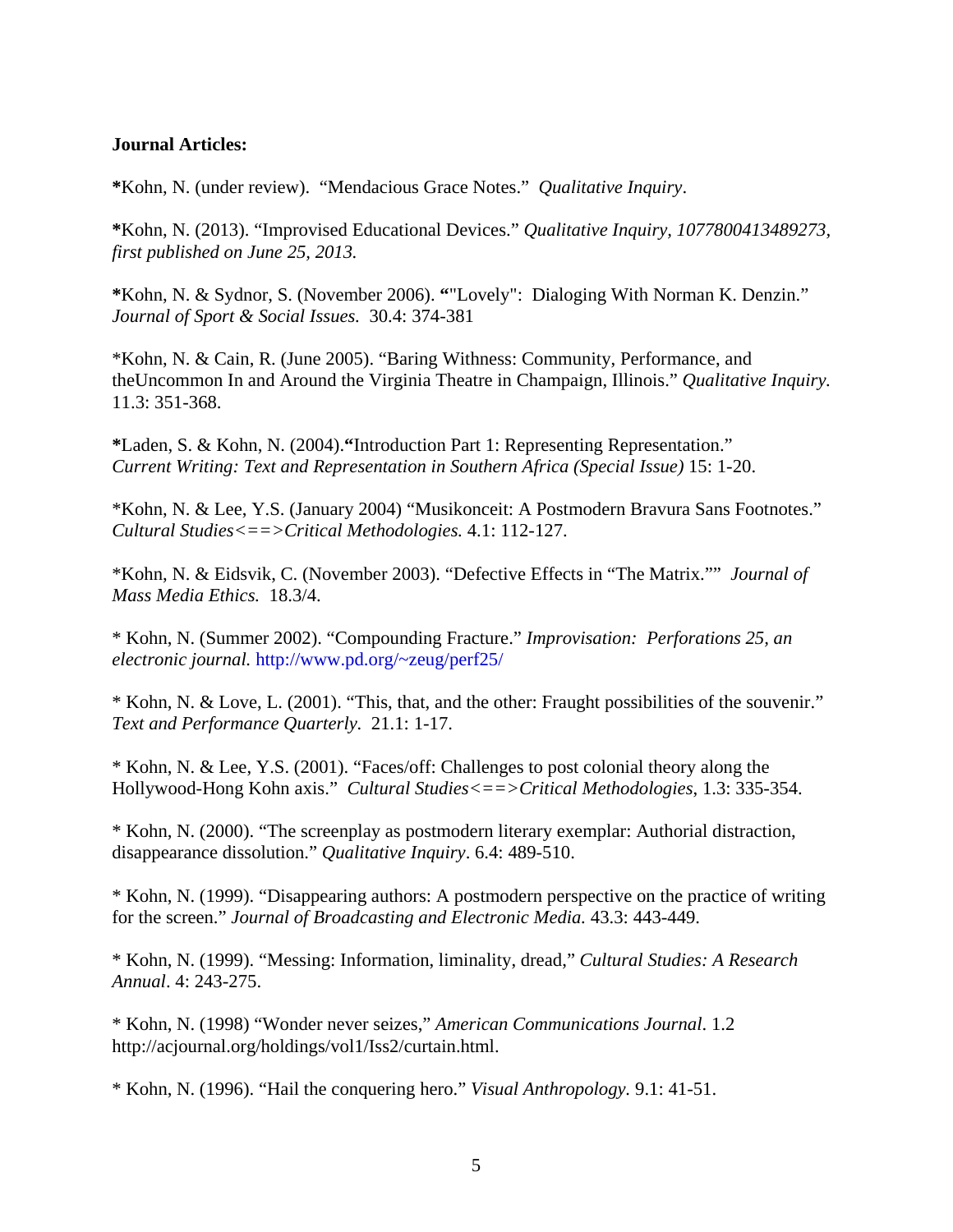\* Kohn, N. (1995). "Exposed and basking: Spectacle, community, and the Winter Olympics. *Journal of International Communication*. 2.1: 100-119.

\* Kohn, N. (1994). "Glancing off the postmodern wall: A visit to the making of *Zulu Dawn.*" by Nate Kohn. *Studies in Interpretive Interaction: A Research Volume*. 16: 85-106.

\* Kohn, N. (1994). "Unjust games: Hollywood as lived metaphor." *Visual Sociology*. 9.1: 52-61.

## **CREATIVE ACTIVITY:**

**Executive Producer** (with Dr. Jeffrey Jones). The 75<sup>rd</sup> Annual Peabody Awards. Pivot TV (a division of Participant Media). May-June 2016.

**Executive Producer** (with Dr. Jeffrey Jones). The 74<sup>rd</sup> Annual Peabody Awards. Pivot TV (a division of Participant Media). May-June 2015.

**Executive Producer.** Peabody Awards Podcasts: Stories That Matter. Interview with Larry Wilmore, EP of Peabody-winning The Bernie Mac Show; interview with David Chase; interview with *Serial* producers; interview with Anthony Bourdain. January - June, 2015.

**Executive Producer** (with Dr. Jeffrey Jones). The 73<sup>rd</sup> Annual Peabody Awards. Pivot TV (a division of Participant Media). May-June 2013.

**Producer.** Bayou Maharajah. The feature-length documentary on the life and music of James Booker, also known as the Ivory Emperor, the Black Liberace, Lil Booker, Little Chopin in Living Color. Starring Harry Connick, Jr., Allen Toussaint, Dr. John, Charles Neville, Hugh Laurie, Douglas Brinkley. Director: Lily Keber. February 2011-13

Screened at the following festivals:

World Premiere – SXSW Film Festival, Official Selection. Austin, TX. March 14-15, 2013 Little Rock Film Festival – Won, Best Southern Film, Oxford-American Prize of \$10,000. May 17-18, 2013 QDoc – Portland Oregon. May 19, 2013 Off the Rails Night – Tallahassee, FL. May 23, 2013 Outfest – Los Angeles, CA. July 16, 2013 Film Society of Lincoln Center Sound and Vision Series – New York, NY. July 28-29, 2013 Melbourne International Film Festival – Melbourne, Australia. Augst 3,8, 2013 Don't Knock the Rock – Los Angeles, CA. September 1, 2013 Pop Montreal – Montreal, Canada. September 25, 2013 Milwaukee International Film Festival – Milwaukee, Wisconsin. September 29-30, 2013 Austin Film Society, Austin, TX. October 9, 2013 CBGB Film Festival, New York, NY. October 10, 2013 Hawaii International Film Festival, Honolulu, HI. October 13-17, 2013 New Orleans Film Festival, New Orleans, LA. October 17, 2013. Won Audience Award. Northwest Filmmaker's Festival, Portland, OR. October 19, 2013 Reel Indie Film Festival, Toronto, Canada. October 20, 2013 IN-EDIT Film Festival, Barcelona, Spain. October 28, 2013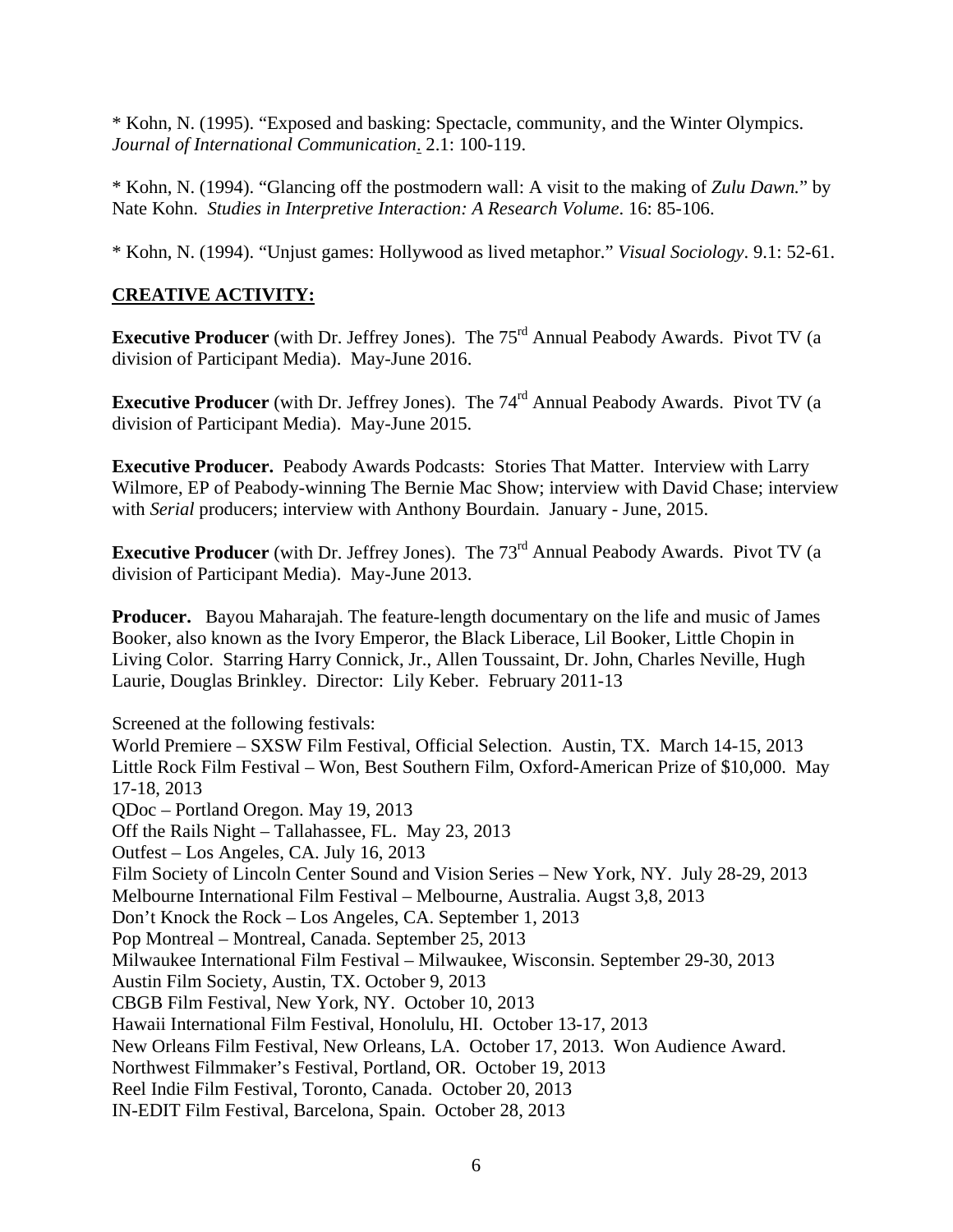Fair Hope Film Festival, Alabama, GA. November 9, 2013 University of Georgia Spotlight on the Arts, Athens, GA. November 11, 2013 Lexi Cinema, London, UK. November 13, 2013 Cork Film Festival, Cork Ireland. November 14, 2013 Southern Screen Film Festival, Lafayette, LA. November 14, 2013 St. Louis International Film Festival, St. Louis, MO. November 16, 2013 London Jazz Festival, Barbican, London, England. November 23, 2013 Le Comptoir General, Paris France. November 24, 2013 Ponente International Film Festival, Rome, Italy. December 1, 2013 Bahamas International Film Festival, Nassau, Bahamas. December 5-9, 2013 Bayou Film Festival, Houston, TX. December 6, 2013 Cube Cinema, Bristol, UK. December 6, 2013 Epcor Centre for the Performing Arts, Calgary, Alberta, Canada. February 13, 2014 Big Sky Documentary Film Festival, Missoula, MT. February 16, 2014 Songkick Festival, San Francisco, CA. February 28, 2014 The Courtyard Arts Festival, Hereford, UK. March 16, 2014 French Quarter Film Festival, New Orleans, LA. March 31, 2014 The Atlanta International Film Festival, Atlanta, GA. April 3, 2014 Roger Ebert's Film Festival, Champaign, IL. April 27, 2014 Chicago International Movies and Music Festival, Chicago, IL. May 2, 2014 Krakow Film Festival, Krakow, Poland. May 30, 2014 Ponchartrain Film Festival, Slidell, LA. Novermber 7, 2014 Porterdale Film Crew, Porterdale, GA. February 11, 2016 Premiered on Netflix, iTunes, and other streaming platforms. May 2016.

**Consulting Producer.** Great Guy, written and directed by Nicholas Plagman, for Campus Movie Fest. Shot January, 2011.

**Producer/Director.** Documentary for Georgia Rotary Student Program. (December 2010-)

**Writer.** Almost Dead (with Chuck Harris). Bible for television situation comedy, commissioned by Visual Arts Group, Los Angeles – October 2010.

**Director.** The Porch. Pilot episode of a new talk show for WNEG-TV, Athens, GA. Shot November 2009, aired December 2009.

**Executive Producer**. *Somebodies The Television Series*, for Black Entertainment Television (BET). Series shot in Athens, GA, June-August 2008. Premiere date on BET: September 9, 2008.

Associated Press: One of 5 new shows to watch, 2008. Los Angeles Times: One of 8 best new shows of 2008 TV season. Nominated for NAMIC Vision Award Best Comedy 2009.

**Producer**. *Bottleworld*. A feature film shot in Philadelphia. (Oct 2007-2008).

Screened at following festivals: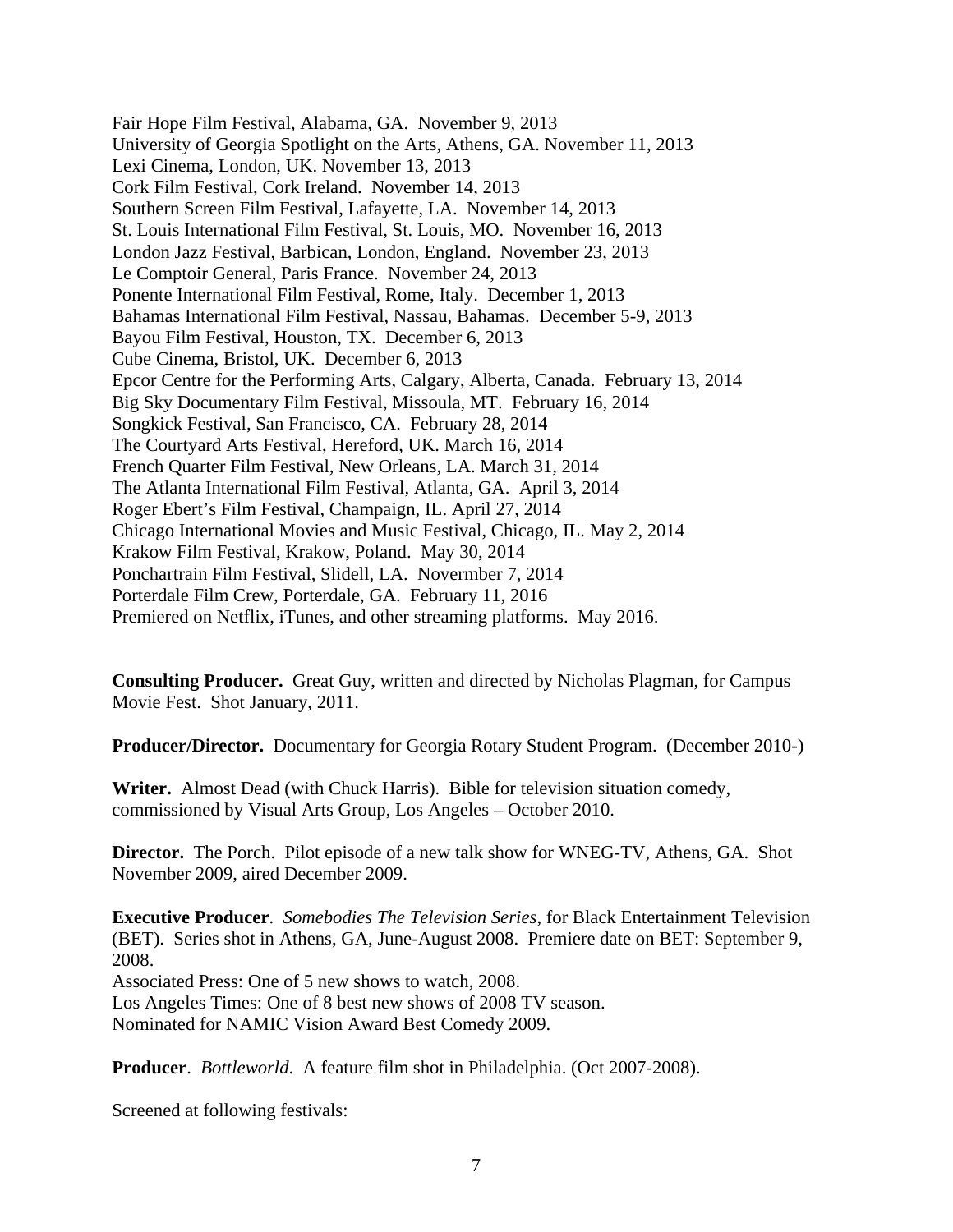Best First Film By First Time Director – Philadelphia Film Festival, Philadelphia, PA – July 2009.

Dingle International Film Festival, Dingle, Ireland – September 2009. Bahamas International Film Festival, Nassau, Bahamas – December 2009.

**Producer** (with Pamela Kohn, Molly Mayeux). *Rain*. A feature length motion picture written and directed by Maria Govan (2007). Filmed in the Bahamas.

Premiered on SHOWTIME TELEVISION NETWORKS – February 2010 Released in DVD by Image Entertainment – May 2010

Screened at the following festivals:

World Premiere - Toronto International Film Festival, Official Selection, Toronto, CANADA – September 2008 Audience Award - Bahamas International Film Festival, BAHAMAS – December 2008 Special Mention, New Visions Competition - Palm Springs International Film Festival, Palm Springs, CA – January 2009 Best New Director/First Film - Pan African Film Festival, Los Angeles, CA, February 2009 Graine Cinephage Award - Creteil International Women's Film Festival, FRANCE, February 2009 Best Teen Movie Award - Women's International Film Festival, Seoul, KOREA, April 2009 Runner Up for the Audience Award - Bermuda International Film Festival, BERMUDA, April 2009 Runner Up for the Audience Award - Women's Film Festival, Brattleboro, Vermont April 2009 FilmFest DC, Washington, DC - April 2009 Atlanta International Film Festival, Atlanta, Georgia – April 2009 Kristiansand Children's Film Festival – NORWAY – June 2009 Seattle International Film Festival, Seattle, Washington – June 2009 AFI Film Festival, Washington, DC – June 2009 Phuket International Film Festival, THAILAND – June 2009 Taipei International Film Festival, TAIWAN – July 2009 Women's International Film and Arts Festival – Miami, Florida – July 2009 Provincetown International Film Festival, Provincetown, Massachusetts – July 2009 Caribbean Tales Film Festival – Toronto, Canada – July 2009 Trinidad and Tobago International Film Festival – TRINIDAD - September 2009 Urban World Film Festival – New York City – September 2009 Tunis International Film Festival – TUNISIA – September 2009 Chicago International Film Festival, Chicago – October 2009 Rohoboth Beach International Film Festival, Rohoboth, Delaware – November 2009 University of North Carolina Chapel Hill – November 2009 Calcutta International Film Festival INDIA – November 2009 Toronto International Film Festival "Real Talk" Series- January 2010 Audience Award - Brussels Gay and Lesbian Festival du Film – February 2010 Whitehead International Film Festival – Whitehead, California - February 2010 Women's Film Festival Chennai – INDIA – March 2010 Festival des Images aux Mots, Toulouse, France – April 2010 Images of Black Women in Film – London, England – April 2010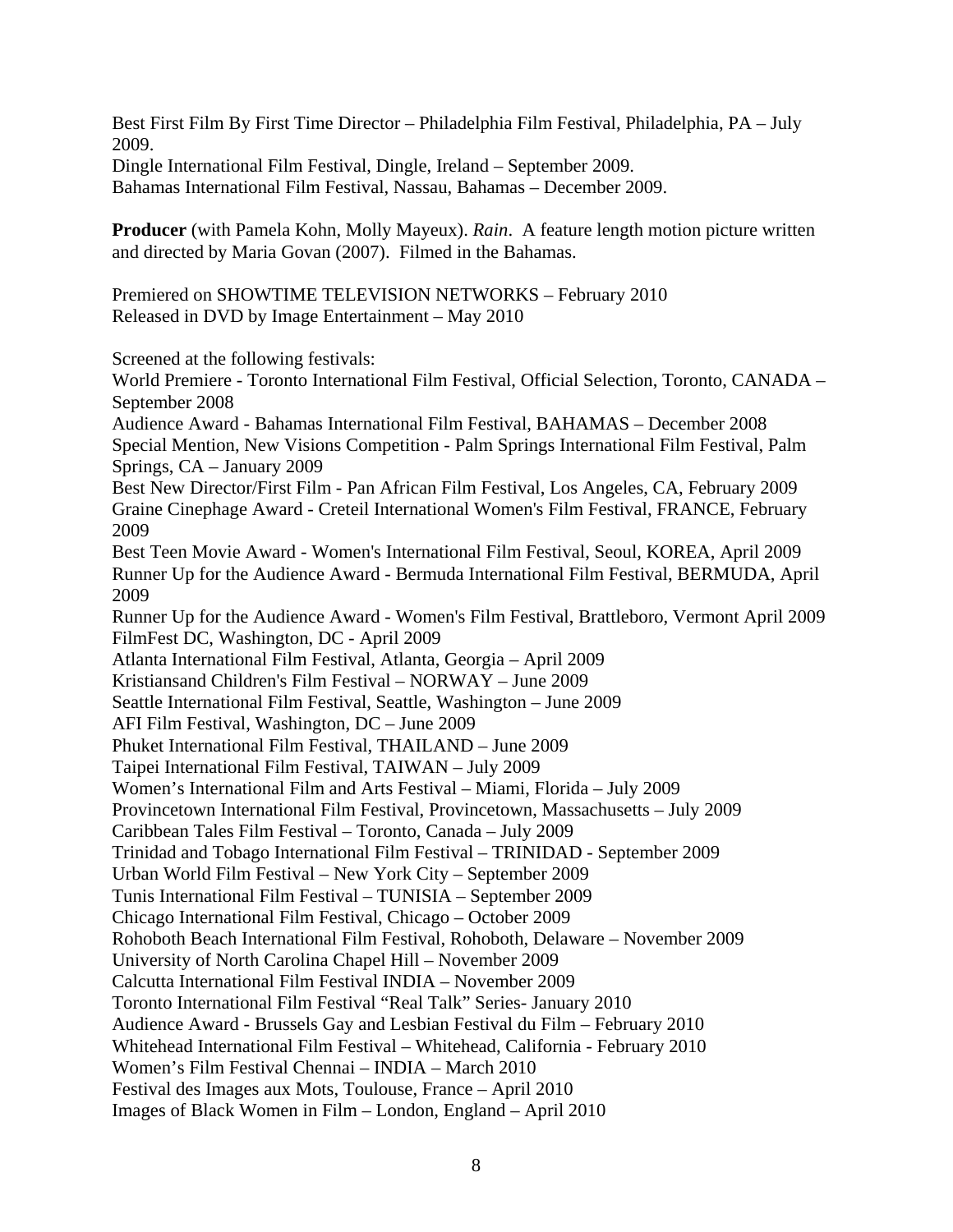Harbor Island Art Walk Film Festival – Harbor Island, Bahamas – November 2010 Filmhuis Den Haag – Holland – January 2011

**Producer** (with Pamela Kohn). *Somebodies*. A feature length motion picture written and directed by Henry "Hadjii" Hand (2004-5).

Nominated for Grand Jury Award, Sundance Film Festival 2006. Special Jury Prize for Screenwriting, Sarasota International Film Festival 2006. Best Director Award Pan African Film Festival, Los Angeles, CA 2007.

Screened by Invitation at following festivals: Festival of Independent American Cinema, Paris, France 2006, Cleveland International Film Festival 2006, Sarasota International Film Festival 2006, Roger Ebert's Overlooked Film Festival 2006, Cinevegas, Las Vegas 2006, Black Harvest Film Festival, Chicago 2006. American Film Institute International Film Festival, Los Angeles 2006, Atlanta International Film Festival 2007, Pan African Film Festival 2007, BLACK INTERNATIONAL CINEMA BERLIN 2007.

Invited to submit to Critic's Week, Cannes International Film Festival 06. PRISM Award for its positive message against alcoholism and substance abuse 2007.

**Writer** (with Rita Nachtmann). Der Junge Aus Dem Zug. A 190 minute book on CD. Bucher zum Horen: St. Lesen, Germany (2000).

**Writer** (with Chuck Harris). *Babysitters, Inc.* A speculative feature screenplay (1999).

**Writer** (with Rita Nachtmann). *Crossroads*. A commissioned feature length teleplay. Publivision, Montreal, Canada and Uni Media International, Munich, Germany (1999).

**Writer** (with Rita Nachtmann). *Mother and Child*. A commissioned feature length teleplay. Publivision, Montreal, Canada and Uni Media International, Munich, Germany (1999).

**Writer**. *Allegro.* A commissioned screenplay rewrite. Roxy Films GmbH, Munich, Germany (1998).

**Writer**. *Saddam on Trial*. A commissioned motion picture treatment. Visual Arts Group, Los Angeles, CA (1997).

**Writer**, **director and producer**. University promotional films to air during halftime of football games. University of Illinois (UIUC) Public Affairs Office (1997).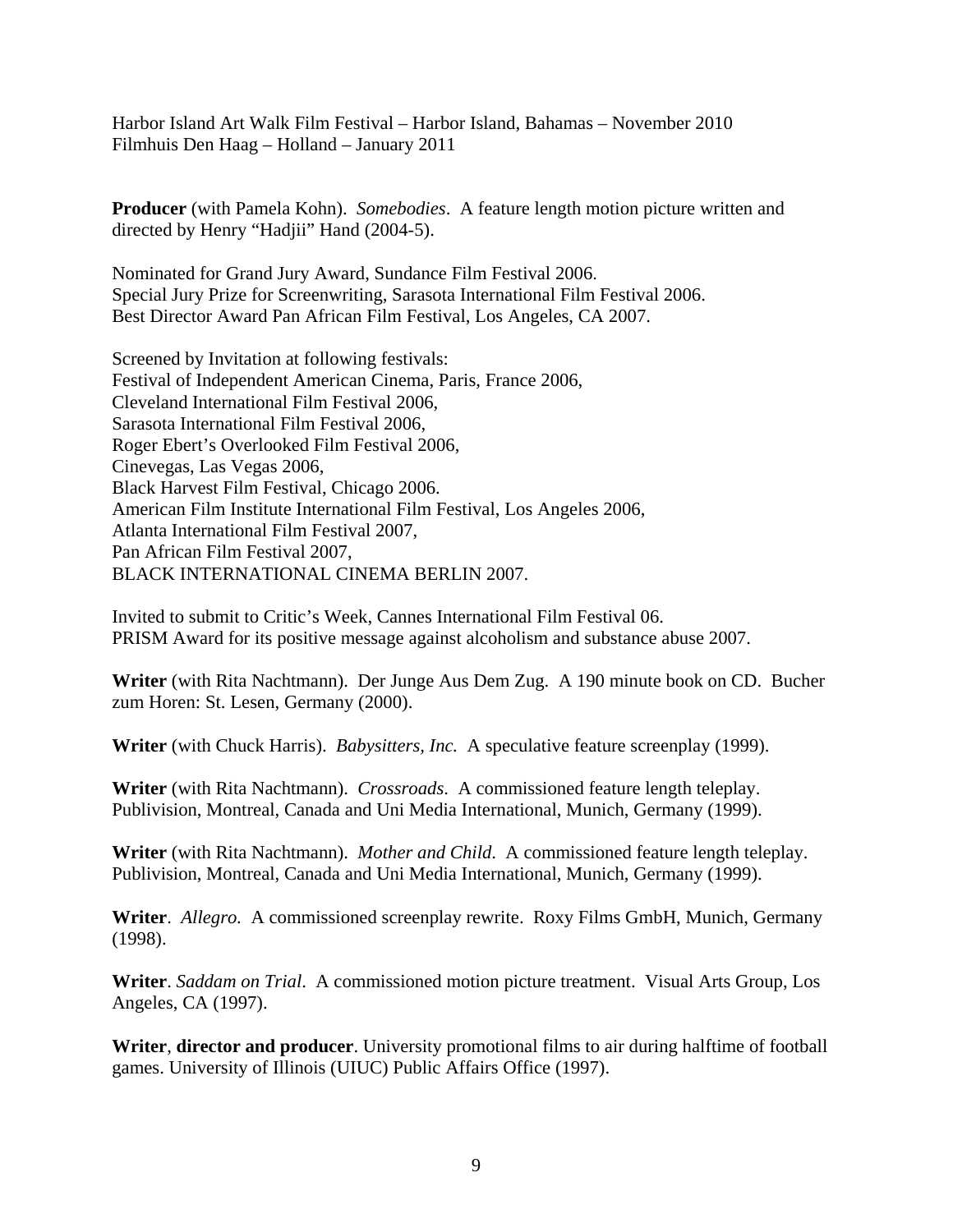**Writer**, **director and producer**. Television Commercial Series. A series of commercials for Sinfonia da Camera, University of Illinois (UIUC) (1997).

**Writer**. *Babysitters, Inc*. A television series concept optioned by Warner Brothers Television (1995).

**Writer** (with David Tomblin). *Twisted Shadow*s. A feature film screenplay optioned by Raymond Wagner Productions, Los Angeles, CA (1992).

**Writer**. *The Love Bite*. A feature length screenplay optioned by Telanton, Rome, Italy (1992).

**Producer**. *Abracadabra*. A children's television pilot produced for presentation to the Disney Channel (1986-87).

**Writer** (with Oaky Miller). *The Last Vaudeville House*. Television series concept optioned by Warner Brothers Television (1984).

**Writer** (with Oaky Miller). *Mirror Image*. Television series concept optioned by Universal Studios (1984).

**Writer**. *Barney*. A commissioned feature length screenplay for Gold Crystal Motion Pictures, Johannesburg, South Africa (1984).

**Writer**. *Goodnight*. A commissioned feature length screenplay for Gold Crystal Motion Pictures, Johannesburg, South Africa (1983).

**Writer**. *Nincompoops*. A commissioned feature length screenplay for Rawifilm, Toronto, Canada (1980).

**Producer**. *Zulu Dawn*. A feature length motion picture starring Burt Lancaster, Peter O'Toole, Simon Ward, John Mills, Bob Hoskins. For Samarkand Motion Pictures, Inc. (1977-80).

**Co-Producer**. *Flashpoint: Africa*. A feature length motion picture starring Trevor Howard and Gayle Hunnicutt. For Samarkand Motion Pictures, Inc. (1977).

**Writer***. Slavers*. A commissioned screenplay. Movie starred Ray Milland and Britt Ekland. For Lord Film, Munich, Germany (1976).

**Produced, co-edited, and partially filmed** *Shot.* A 16 mm feature film, the first feature length film made by students on a college campus (1972).

### **WORKS IN PROGRESS:**

### **Films:**

Producer, "Sofia." Feature length theatrical motion picture written by and to be directed by Leila Register. Pre-production, Spring 2017.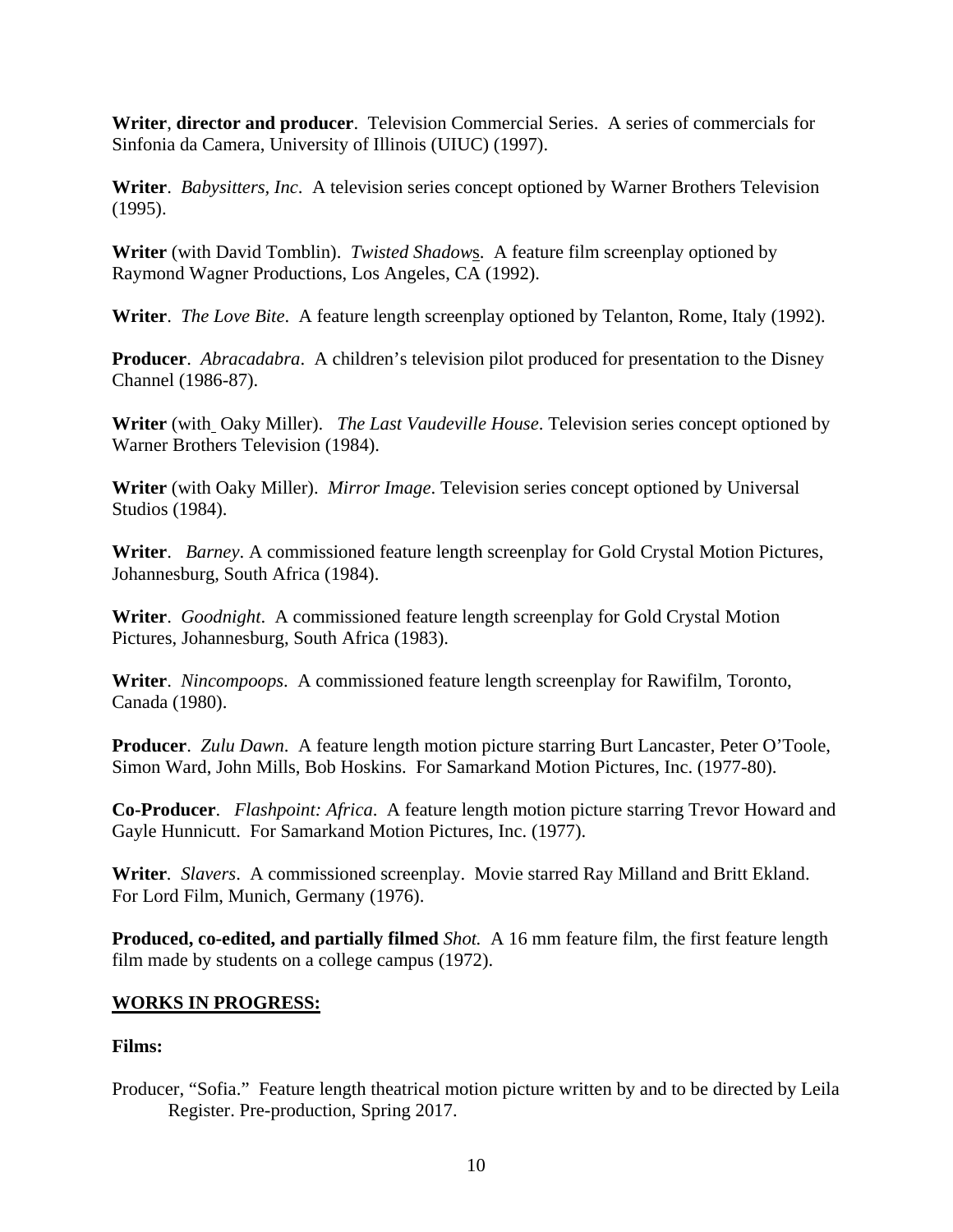Producer, The King of GiGi (with Hadjii). Feature length theatrical motion picture written and to be directed by Hadjii. Pre-production, Fall 2016.

Executive Producer (with Chaz Ebert). Feature length narrative motion picture based on the book "Death of Innocence: The Story of the Hate Crime that Changed America." The story of Emmett Till. 2015-

Director, EBERTFEST. Feature length documentary film about Roger Ebert's Film Festival, featuring Tilda Swinton, Spike Lee, Oliver Stone, Ang Lee, Roger Ebert, among others. 2014-16.

Executive Producer. CITY SOUNDS. A television series pilot directed by Hunter McGranahan. 2014-15.

Producer, PAPER STREET. Feature narrative film written by Allie Goolrick. To be directed by Jennifer Smith. 2013-14. In pre-production.

#### **Books:**

*On Location Invasions: How Questions of Culture, Society, Politics, Economics, Race, Gender, Ambition, and Desire (Among Other Things) Come into Play When a Hollywood Production Company Comes To Town*.

*Dream Palaces*.

#### **Journal Articles:**

**"**Filmmaking as invitation: come on in; it's nice here."

"The film festival as carnival."

"Beached Boys and Girls: A Dialogic Riff on an Autoethnographic Reading of a Song." (with Jessica Sawrey).

### **CONVENTION PAPERS:**

\* "Writing Bayou Maharajah." 7th Screenwriting Research Network International Conference. Babelsberg, Germany. October 16 – 19, 2014.

 **\*** "Grace Notes and Other Mendacities: How a Producer Works with Novice Independent Screenwriters." Screenwriting Research Network International Conference. Madison, WI. August 20-22, 2013.

**\* "**Unintentional Effects in Study Abroad," Eastern Educational Research Association Conference, Sarasota, Florida, Feb 23 – 26, 2011.

**\*** "Curriculi, Curricula, Curriculum: The Unintentional in Study Abroad." Thirtieth Annual Bergamo Conference on Curriculum Theory and Classroom Practice, Dayton, OH, October 2009.

\***"**Filmmaking as invitation: come on in; it's nice here," Fourth International Congress of Qualitative Inquiry. Champaign, Illinois. May 14-17, 2008.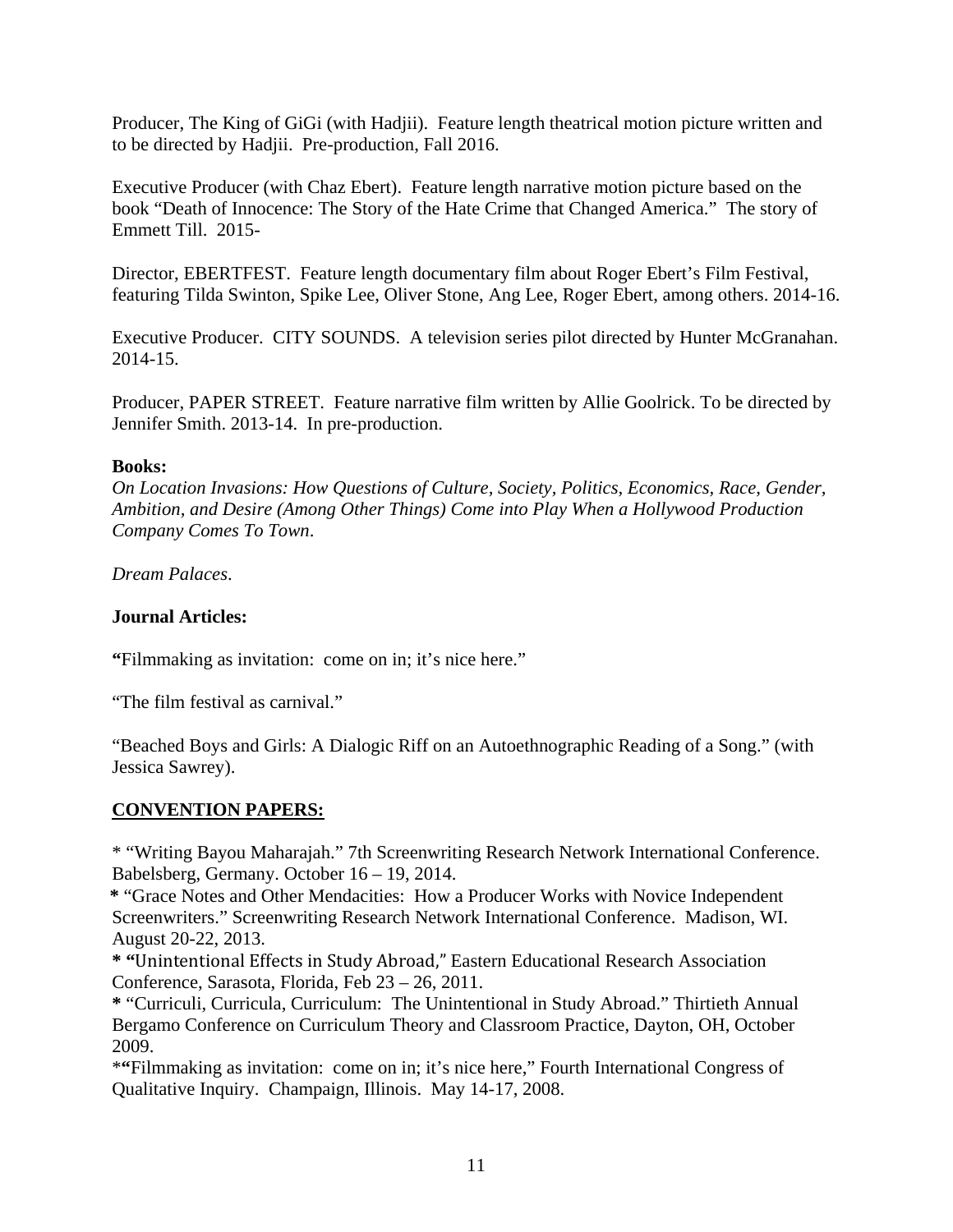\*"Desire Among Platform Agnostics," with Kristi Bruce Amatucci. Third International Congress of Qualitative Inquiry. Champaign, Illinois. May 2-5, 2007.

\* "Beached Boys and Girls: A Dialogic Riff on an Autoethnographic Reading of a Song," with Jessica Sawrey. 13th Biennial IASPM conference *Making Music, Making Meaning*. Roma, Italy, 25-30 July 2005.

\* "Withness Found: an Exploration of Performance and Community," with Rebecca Cain. *Crossroads in Cultural Studies Fifth International Conference.* University of Illinois at Urbana-Champaign, Champaign, Illinois, June 25-28, 2004.

\* "Snap Shot: Fraught Possibilities of Travel Photos," with Rebecca Cain. *International Conference Tourism and Photography: Still Visions – Changing Lives.* Center for Tourism and Cultural Change, School of Cultural Studies, Sheffield Hallam University, Sheffield, England, July 20-23, 2003.

\* "Baring Withness: Community, Performance, and the Uncommon," with Rebecca Cain. *International Conference of American Cinema and Everyday Life.* University College London, London, England, June 23-28, 2003.

\* "Using Theatre for Urban Regeneration: How Events at the Virginia Theatre Are Constructed to Revitalize Communities and Their Distracted Spaces," with Rebecca Cain. *International European Festival and Events Association Convention.* Vienna, Austria, March 5-9, 2003.

**\* "**Festival as Liminal Space: Building New Communities through the Event of Roger Ebert's Overlooked Film Festival," with Rebecca Cain. *International Festival and Events Association Annual Meeting*. Louisville, KY, November 6-10, 2002.

\* "This, that, and the other: Fraught possibilities of the souvenir," Lisa L. Love and Nathaniel Kohn. *Ege University Cultural Studies Symposium*, Izmir, Turkey, May 2002.

\* "Oh, dear, what can the matter be? I've Got the Hollywood Flu!" *National Communication Association*, Atlanta, November 2001.

\* "Riffs on conceit" with Y.S. Lee. *Couch-Stone Symposium of the Society for the Study of Symbolic Interaction*, Miami, Florida. February 2001.

\* "To be read aloud: A postmodern inquiry" with Y.S. Lee. *Crossroads in Cultural Studies International Conference*, Birmingham, England. June, 2000.

\* "Communicating theory at the millennium" with Y.S. Lee. *International Communication Association*, Acapulco, Mexico. June 2000.

\* "Compounding fracture," *Qualitative Research in Education (QUIG)*, Athens, GA. January 2000.

\* "This, that, and the other: Fraught possibilities of the souvenir," with Lisa L. Love. Plenary Session, *International Conference on Qualitative Methods*, Johannesburg, South Africa. September 1999.

\* "Lionizing Coke's king: Media, myth, capitalism, and the death of Roberto Goizueta," with Patricia Priest*. [Association](http://www.aejmc.org/) for Education in Journalism and Mass Communication,* New Orleans. August 1999.

\* "Elementary Africa," *International Communication Association*, San Francisco. May 1999. \* "This, that, and the other: Fraught possibilities of the souvenir," with Lisa L. Love.

*International Communication Association*, San Francisco. May 1999.

\* "Face/off: Challenges to postcolonial theory along the Hong Kong/Hollywood axis," with Y.S. Lee. *Society for Cinema Studies*, Palm Beach, Florida. April 1999.

\* "Messing: Information, liminality, dread," *[Association](http://www.aejmc.org/) for Education in Journalism and Mass Communication,* Baltimore, Maryland. August 1998.

\* "On location invasions," *Visual Communications Conference*, Winter Park, CO. June 1998.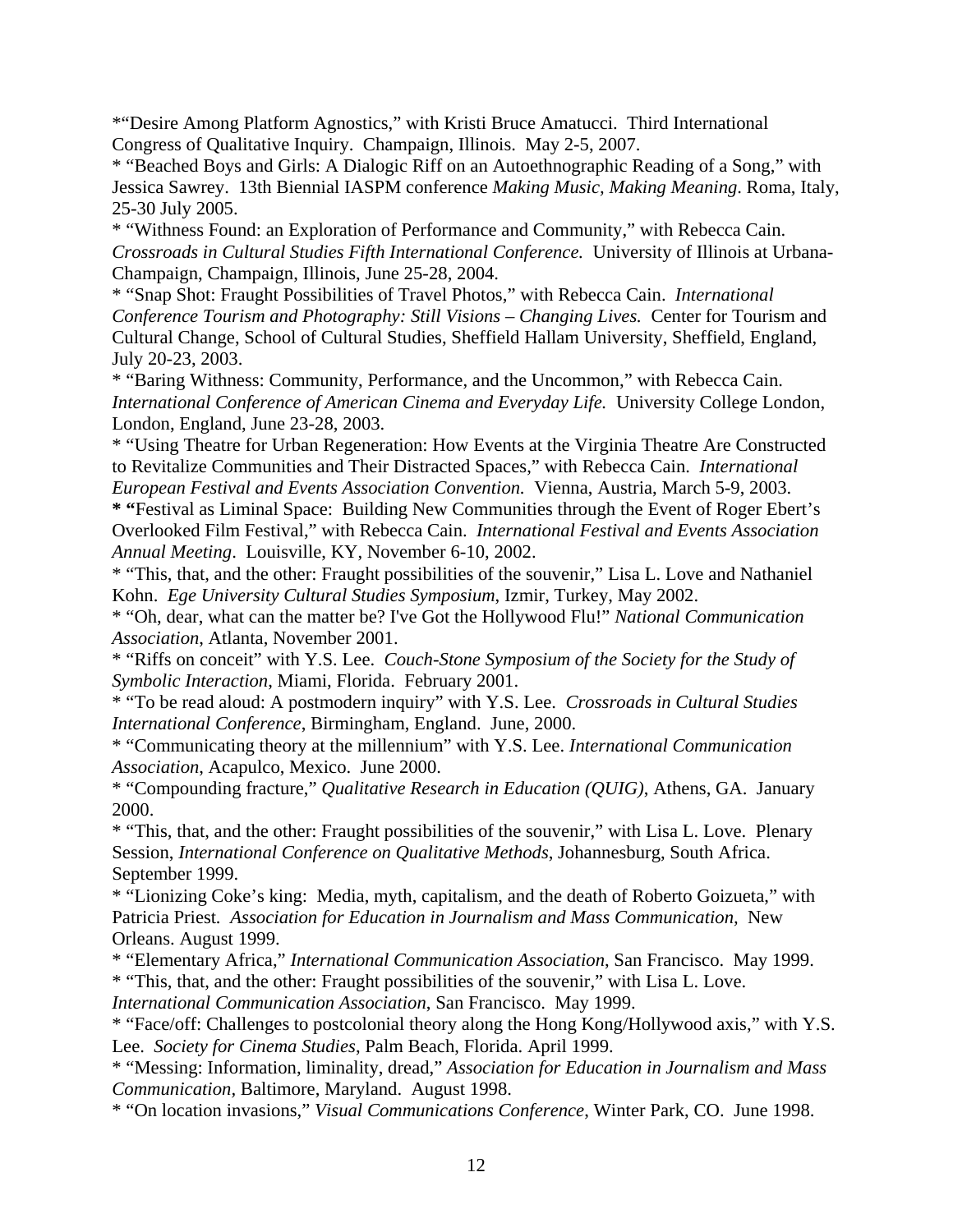\* "Oh, dear, what can the matter be?" *International Conference on Narrative*, Lexington Kentucky. November 1997.

"Opening the pod bay doors: Theoretical perspectives on Cyberfest 1997," by Nate Kohn. *College of Communications Lecture Series, Champaign-Urbana, Illinois*. January 1997.

\* "(I got) dread locked: (Con)sequences of messing with Mr. In Between," *Society for the Study of Symbolic Interaction*, New York. August 1996.

"Curriculum aided writing: A mirror image of writing across the curriculum," with Mary Kate Arend, David Bielanski et al. *University English Articulation Conference*, Monticello, Illinois. April 1996.

\* "Disappearing authors: The screenplay as literary exemplar," *Modern Language Association*, Chicago. December 1995.

\* "Wonder never seizes," *Midwest Sociological Society*, Chicago, IL. April 1995.

"South Africa's twilight moment: Blurring boundaries with 'Stander,'" *Unit for Criticism and Interpretive Theory Colloquium*, Urbana, IL. February 1995.

\* "The twilight moment: Blurring boundaries with 'Kwela Man' and 'Stander,'" *Modern Language Association*, San Diego, CA. December 1994.

\* "(Un)toward joy: Movement, sport, and (the meaning of) life," with Synthia Slowikowski. *American Sociological Association*, Los Angeles. August 1994.

\* "Look at us now: Celebrity and the third space," with Synthia Slowikowski. *Society for the Study of Symbolic Interaction*, Los Angeles. August 1994.

\* "(Un)just games: Hollywood as lived metaphor," *International Visual Sociology Association*, Chicago, IL. July 1994.

\* "Lovely: Dialoguing about, around, through and with Norman K. Denzin," with Synthia Slowikowski. *Stone Symposium of the Society for the Study of Symbolic Interaction*, Champaign, IL. May 1994.

\* "Exposed and basking: Spectacle, community, and the Winter Olympics," *International Society for the History of Physical Education and Sport Seminar on Winter Sport and Winter Olympic Games*, Lillehammer, Norway. January 1994.

\* " 'How do you warm up for a stretch class?': In/sub/diverting hegemonic shoves toward sport," with Synthia Slowikowski. *North American Society for Sport Sociology*, Ottawa, Canada. November 1993.

### **Other Conference and Convention Activities:**

- Jury Member, Atlanta Jewish Film Festival, Atlanta, January 24-February 15, 2017.
- Mentor and panelist for screenwriting retreat at the Bahamas International Film Festival, Harbour Island and Nassau, Bahamas. December 4-14, 2016.
- Jury President. Big River Film Festival. Savannah, GA. July 7-9, 2016.
- Judge. Documentary Film Competition. Hawaii International Film Festival. Honolulu, Hawaii. November 12-22, 2015.
- Moderator. "What Does Empathy Look Like On the Big Screen?" American Pavilion, Cannes Film Festival. Panelists: John Sloss, Cameron Bailey, Anne Thompson, Chaz Ebert. Cannes, France. May 15, 2015.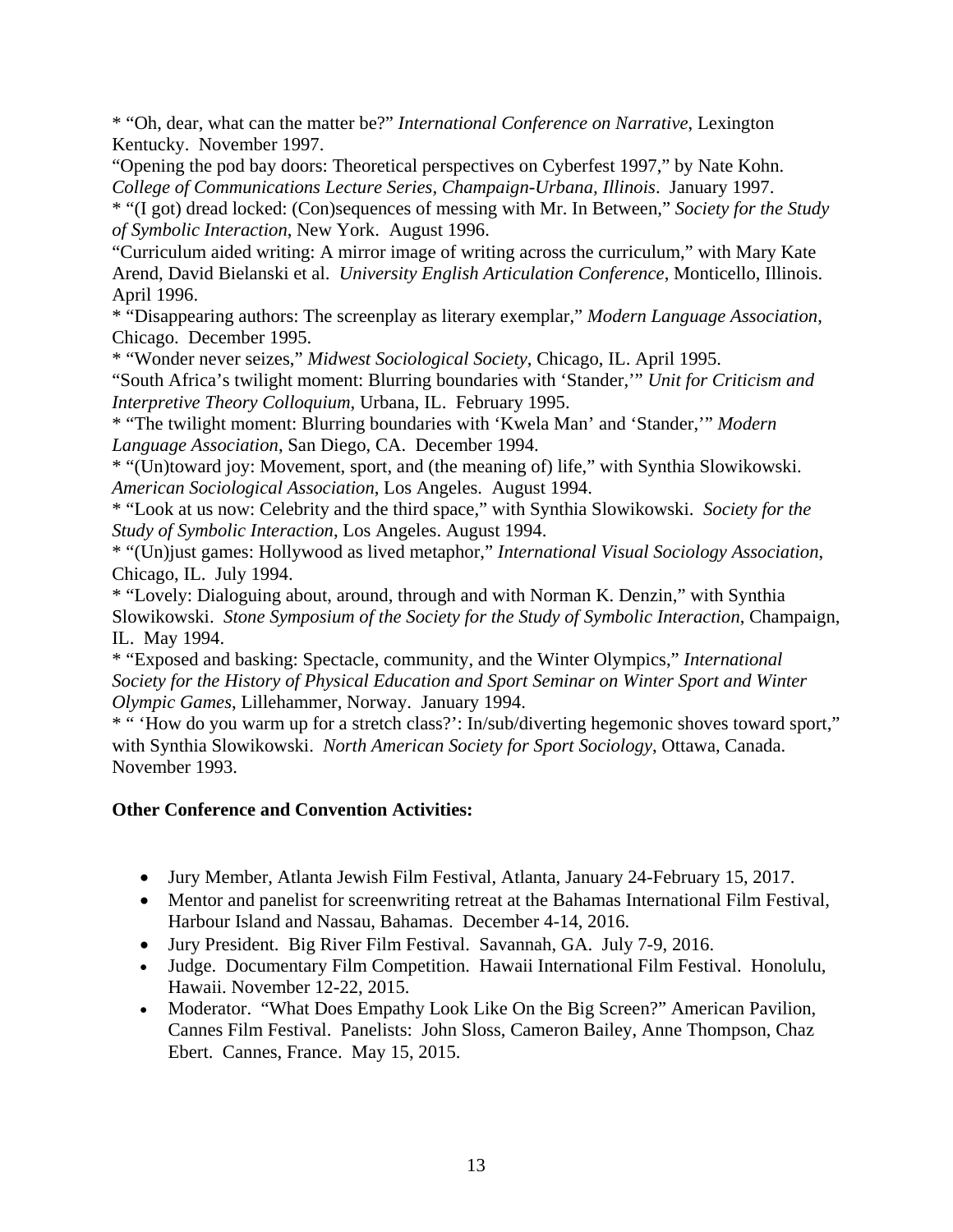- Closing night host and interviewer. Bahamas International Film Festival, Harbour Island and Nassau, the Bahamas. December 7-14, 2014.
- Interviewer. Conversation with Chaz Ebert. Bahamas International Film Festival, Harbour Island and Nassau, the Bahamas. December 7-14, 2014.
- Mentor, Screenwriting Lab. Bahamas International Film Festival, Harbour Island and Nassau, the Bahamas. December 7-14, 2014.
- Moderator and interviewer. Master Class with Antoine de Cozette, Executive Producer of "The Artist". Hawaii International Film Festival. November 4, 2014.
- Panelist, "Films, Festivals, and Funding Panel," Bahamas International Film Festival, Nassau, The Bahamas. December 7, 2013.
- Judge, New Visions Competition, Bahamas International Film Festival, Nassau and Harbor Island, The Bahamas. December 5-12, 2013.
- Panelist, "Serious TV, Streaming Media, and the Latest 'Death of Cinema': Storytelling in the Age of Binge Viewing." Willson Center for Humanities and Arts, University of Georgia. Balcony Theater, Fine Arts Bldg. November 18, 2013.
- Moderator and interviewer, MAHALO, ROGER! A Tribute to Roger Ebert. An Onstage Conversation about the great Roger Ebert and his ties to Hawaii at HIFF. Speakers on stage: Chaz Ebert, Festival director Chuck Boller, Festival founder Jeannette Paulson-Hereniko and other friends. Hawaii International Film Festival. October 16, 2013.
- Moderator and interviewer, CREATIVE LAB PRODUCERS ACCELERATOR: FRUITVALE STATION Screening & CASE STUDY. After film discussion with producers Nina Yang Bongiovi and Michael Chow. Hawaii International Film Festival. October 13, 2013.
- Moderator and interviewer, Conversation with Andrew Adamson, director of "Mr. Pip," "Chronicles of Narnia," "Shrek." Hawaii International Film Festival. October 12, 2013.
- Moderator, Conversation with Producer Gale Anne Hurd, Grady College, UGA, Special Collections Library. September 24, 2013.
- Judge, Indian Filmmaker Competition, Kerala International Film Festival, Thiruvananthapuram, India. December 2012.
- Invited Speaker. ATLANTA MEDIA INDUSTRIES FORUM NOVEMBER 29 30, 2012, GEORGIA STATE UNIVERSITY.
- Invited filmmaker. Independent Feature Project (IFP) Spotlight on Documentaries, Film Week. Lincoln Center, New York City. September 2012.
- Invited panel moderator. Hawaii International Film Festival, Honolulu. October 2012.
- Organizer and Panel Moderator. "The Personal and Political in Film." Roger Ebert's Film Festival, University of Illinois, Urbana, Illinois, April 26, 2012."
- Judge, Hawaii International Film Festival Narrative Feature Film Competition, Honolulu, Hawaii, October 2011.
- Organizer and Panel Moderator. "Choices: The Movies We Make, the Roles We Play." Roger Ebert's Film Festival, University of Illinois, Urbana, Illinois, April 29, 2011. Panelists: Robert Pickering, Rachel Harris, David Fierlinger, David Call, Richard Linklater, Norman Jewison, Jennifer Arnold, Tim Blake Nelson, Oliver Schmitz, Tilda Swinton
- Judge, Feature Film Competition, Atlanta International Film Festival, Atlanta, GA. April 28-May 7, 2011.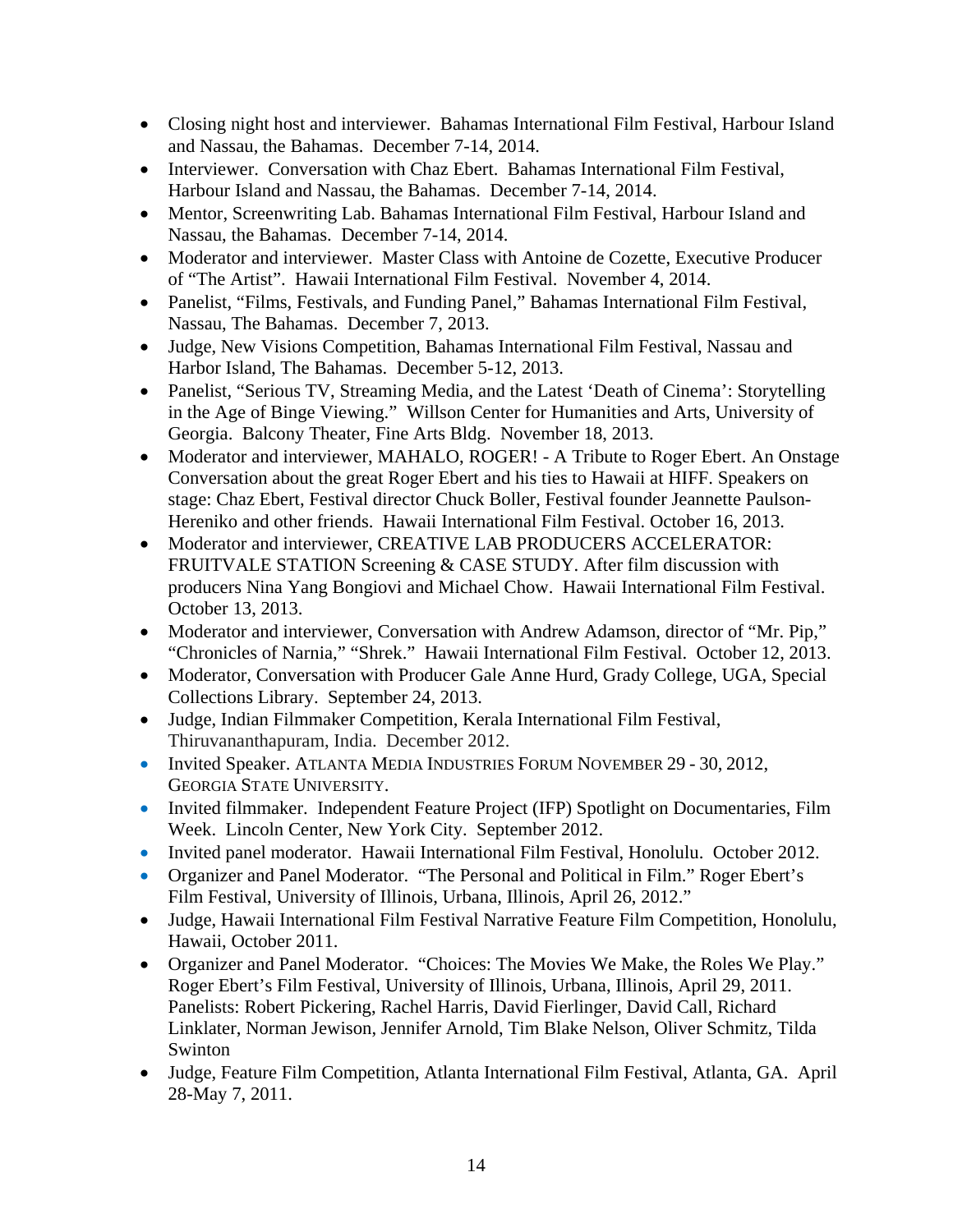- Organizer and Panel Moderator. "Getting the Damned Thing Made." Roger Ebert's Film Festival, University of Illinois, Urbana, Illinois, April 22, 2010. Panelists: Lee Isaac Chung, Michael Tolkin, Yojiro Takita, Charlie Kaufman, Anthony Bregman, James Mottern, Michelle Monaghan, Barbet Schroeder.
- Mentor, Bahamas International Film Festival Filmmakers' Residency, Nassau, Bahamas. December 12-14, 2009.
- Mentor, Atlanta International Film Festival Screenwriting Retreat, Atlanta, GA. November 13-15, 2009.
- Invited Speaker, Dingle International Film Festival, Dingle, Ireland. "Taking Comedy Seriously." September 12, 2009.
- Organizer and Panelist. "Movie Making and Distribution in Turbulent Times," Roger Ebert's Film Festival, University of Illinois, Urbana, Illinois, April 23, 2009.
- Organizer and Panelist. "How to Turn an Independent Motion Picture into a Cable Network Television Series." Pan African Film Festival, Los Angeles, CA. February 7, 2009.
- Organizer and Panel Moderator. "The Future of Independent Film." Roger Ebert's Overlooked Film Festival, University of Illinois, Urbana, Illinois, April 2008.
- Organizer and Panel Moderator. "The Role of Film Criticism in the Distribution Process." Roger Ebert's Overlooked Film Festival, University of Illinois, Urbana, Illinois, April 2007.
- Invited Panelist. "Media Professionals with Media Studies Degrees" Panel. Flow Conference, University of Texas at Austin. October 26-29, 2006.
- Organizer and Panel Moderator. "Publicity and Motion Pictures." Roger Ebert's Overlooked Film Festival, University of Illinois, Urbana, Illinois, April 2004.
- Organizer and Panel Moderator. "What's the Use of Film Criticism?" Roger Ebert's Overlooked Film Festival, University of Illinois, Urbana, Illinois. April, 2003.
- Invited Panelist. "Hitchcock." Center for Humanities and Arts, University of Georgia. Feb. 2002.
- Invited Speaker, Old Dominion University Film and Video Festival. "The Making of *Zulu Dawn*." 2000.
- Invited Panelist. "Discussion of *Hollywood Shuffle*." African American Film Series sponsored by UU's Cinematic Arts Division, University of Georgia. 2000.
- "Messing: Information, liminality, dread," Dramatic reading (plenary performance) by the Wits University Drama Department. *Histories of the Present International Conference on Qualitative Methods*, Johannesburg, South Africa. September 1998.
- Organizer and Chair, Panel on Documentary Film, Roger Ebert's Overlooked Film Festival, Champaign, IL. April 2000.
- Conference Organizer and Panel Moderator. "Opening the pod bay doors: Critique, control and computers." Presenters: Mark Poster, Mark Dery, Claudia Springer, Rosalind Picard, Manuel De Landa, Chris Hables Gray, Constance Penley, Paul Edwards, Joseph Dumit. University of Illinois, Urbana, IL. March 1997.
- Member Organizing Committee and Producer. "Cyberfest," a birthday party/conference for HAL, the computer from *2001 A Space Odyssey*. The week-long international event featured appearances by Arthur C. Clarke, Roger Ebert, Keir Dullea, and scholars from around the world (see previous entry). Sponsored by the National Center for Supercomputing Applications and the University of Illinois, Urbana, IL. March 1997.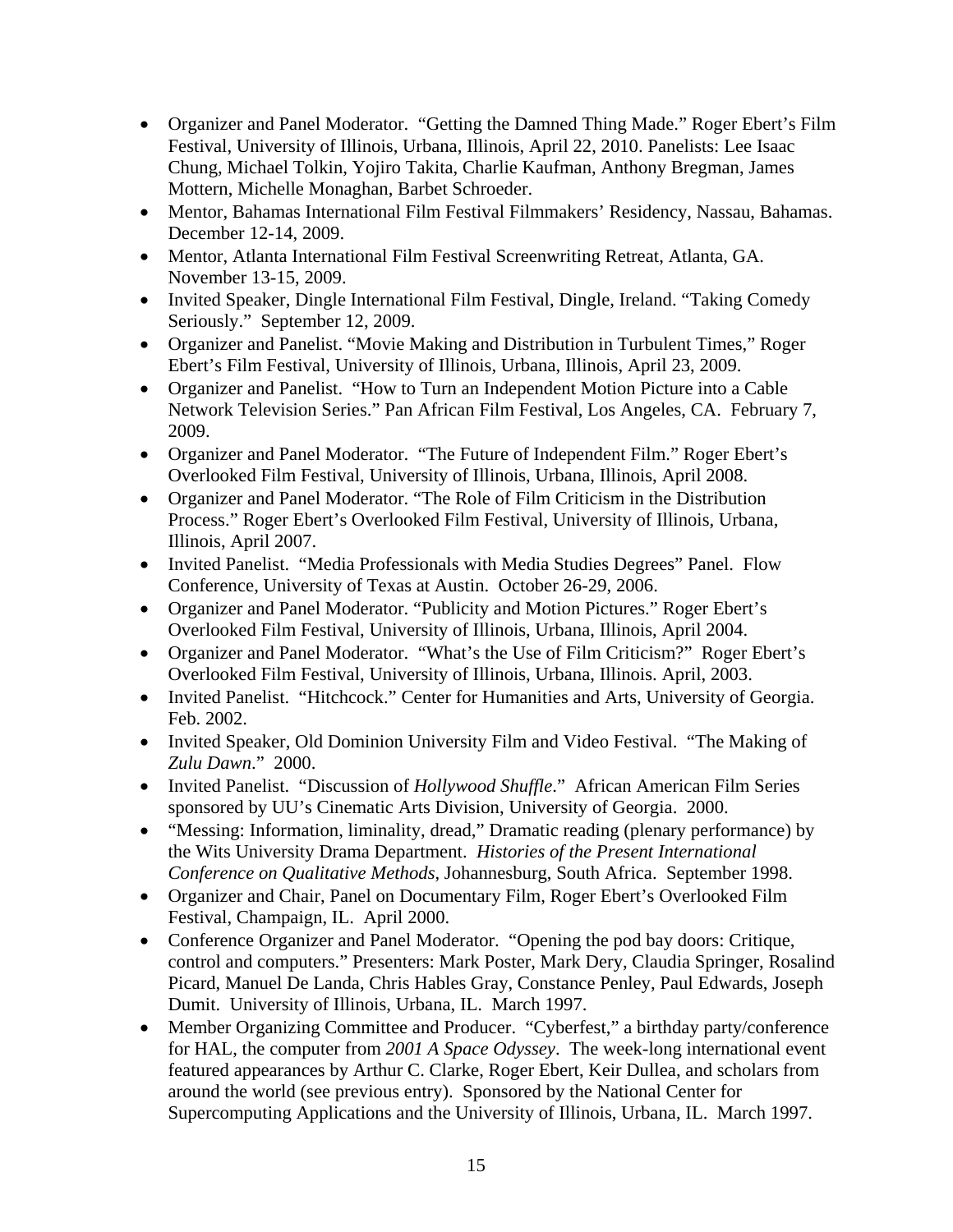# **EDITORSHIPS OR REVIEWING ACTIVITIES:**

Manuscripts Reviewed for Qualitative Inquiry, Critical Studies in Mass Communication, The Sociological Quarterly, and Cultural Studies. Textbook Reviewed manuscript for Wadsworth Publications. Reviewed 12 Articles for Monograph Series Issue 1, *Current Writing, Writing in the San/d, Video and Photography in the Kalahari.* Keyan G. Tomaselli and Vanessa McLennan-Dodd, Editors (2004)

## **EXTERNAL PROMOTION AND TENUE REVIEWS**

James Babanikos, University of Florida, 2015 Andrew Shea, University of Texas. 2008 James Babanikos, University of Florida, 2009

### **GRANTS:**

- Hollywood Foreign Press Association. \$10,000 grant for Roger Ebert's Film Festival (2016)
- Hollywood Foreign Press Association. \$10,000 grant for Roger Ebert's Film Festival (2015)
- University of Illinois Chancellor's Grant \$50,000 for Roger Ebert's Film Festival (2015).
- Hollywood Foreign Press Association. \$10,000 grant for Roger Ebert's Film Festival (2014)
- The Academy of Motion Picture Arts and Sciences \$20,000 (2012).
- Louisiana Film Commission. \$20,000 for BAYOU MAHARAJAH documentary film project.
- Bob Boehmer, UGA associate provost for academic planning, \$50,000 to develop an MFA Program in Narrative Non-Fiction and Screenwriting. With Jeff Springston and Valerie Boyd (2010).
- Athens Clarke County Mayor's Grant for Osborne Festival \$5,000 (2010).
- The Academy of Motion Picture Arts and Sciences \$20,000 (2009).
- Illinois Arts Council Grant for Ebert Film Festival \$9,000 (2008)
- Athens Clarke County Mayor's Grant for Osborne Festival \$5,000 (2008)
- UGA Center for Humanities and Arts \$2,000 (2008)
- University of Georgia (Arnett Mace) \$10,000 (2008)
- Classic Center Foundation for Osborne Festival \$10,000 (2008)
- Athens Clarke County Mayor's Grant for Osborne Festival \$5,000 (2007)
- UGA Center for Humanities and Arts \$2,000 (2006)
- University of Georgia (Arnett Mace) \$10,000 (2006)
- National Endowment for the Arts Festival Grant \$7,500 (2006)
- The Academy of Motion Picture Arts and Sciences \$10,000 (2006).
- The Classic Center, Athens, GA, Arts Grant \$10,000 (2006).
- Arnett Mace for Osborne Film Festival \$10,000 (2006).
- Grady College Travel Grant for Flow Conference, University of Texas at Austin \$1000 (2006)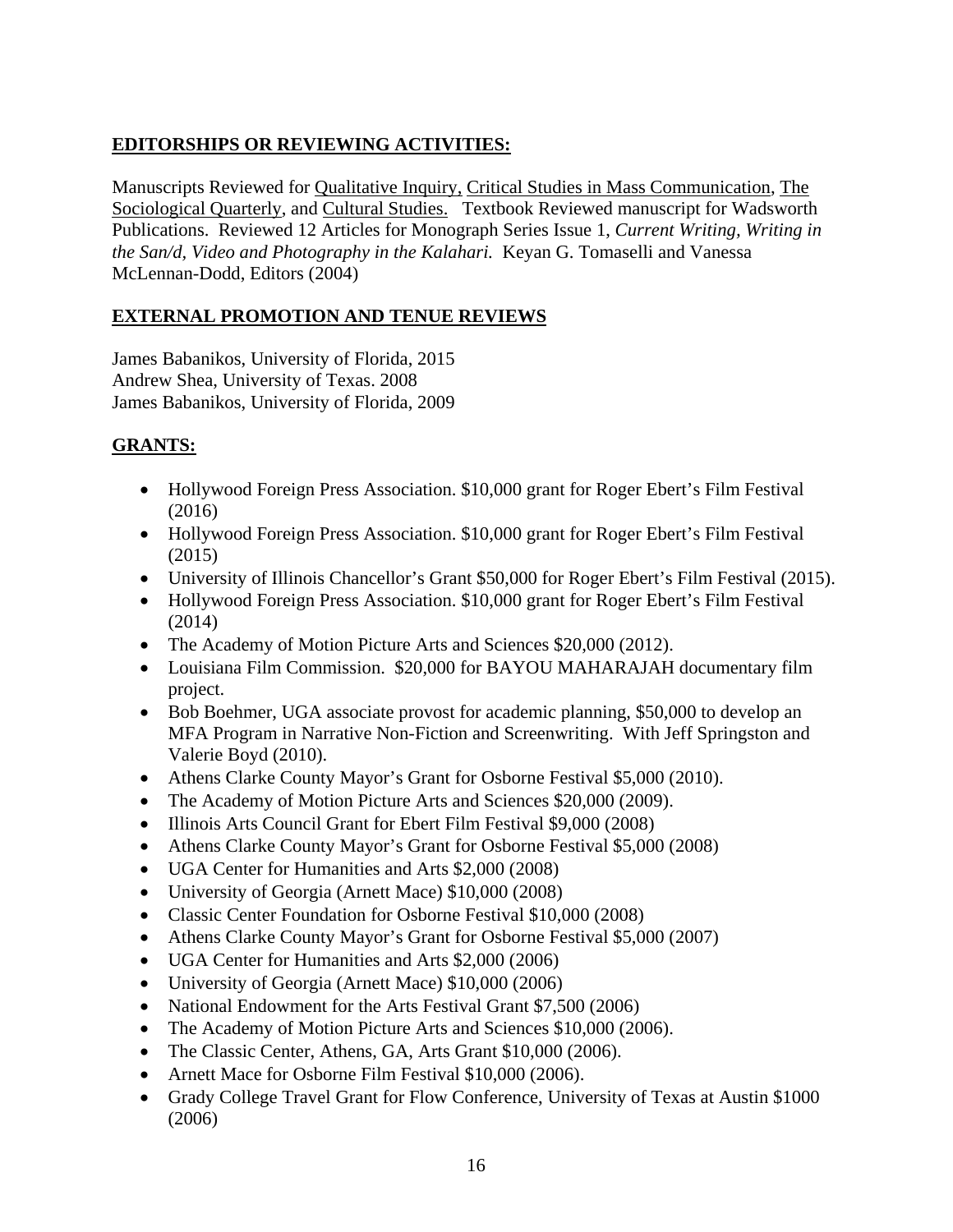- UGA Center for Humanities and Arts \$600 to bring actor Scott Wilson to speak to students (2006).
- The Academy of Motion Picture Arts and Sciences \$10,000 (2005)
- The Classic Center, Athens, GA, Arts Grant \$4000 (2005).
- The Classic Center, Athens, GA, Arts Grant \$3000 (2004).
- UGA Center for Humanities and Arts \$1000 Performance Grant for Robert Osborne's Classic Film Festival. (2004)
- UGA Center for Humanities and Arts \$3000 Performance Grant for Robert Osborne's Classic Film Festival. (2003)
- UGA Office of Associate Provost International Affairs \$2000 travel grant to set up UGA Cannes Film Festival Study Abroad Program (2002).
- UGA Center for Humanities and Arts \$10,000 Visiting International Artist Grant to bring Australian Director Paul Cox to campus 2002-3.
- Travel Grant (\$1880) Foreign Travel Assistance Program, Boyd Graduate Studies Research Center, University of Georgia, 1999.
- Travel Grant (\$1592) from the Foreign Travel Assistance Program, Boyd Graduate
- Studies Research Center, University of Georgia, 1998.
- Speaker Grant (\$600) the Center for Humanities and Arts, University of Georgia, 1998.
- Speaker Grant (\$300) from the Center for Latin American and Caribbean Studies, University of Georgia, 1998.
- Research Grant (\$1000) from Department of Telecommunication, University of Georgia, 1997.

# **PUBLIC AND UNIVERSITY SERVICE:**

### **Professional Association Memberships:**

Independent Features Project International Communications Association Association for Education in Journalism and Mass Communication Society for Cinema Studies National Communication Association

## **Other:**

- Judge, Short Film Competition, The Athens Jewish Film Festival (2010).
- Judge, C:47: Georgia Short Film Showcase. Competition organized and sponsored by Georgia Public Broadcasting (2007).
- Judge, C:47: Georgia Short Film Showcase. Competition organized and sponsored by Georgia Public Broadcasting (2006).
- Consultant. Athens-Clarke County School Board. Advised on how to restructure their local cable channel content. (1998-99).

## **International:**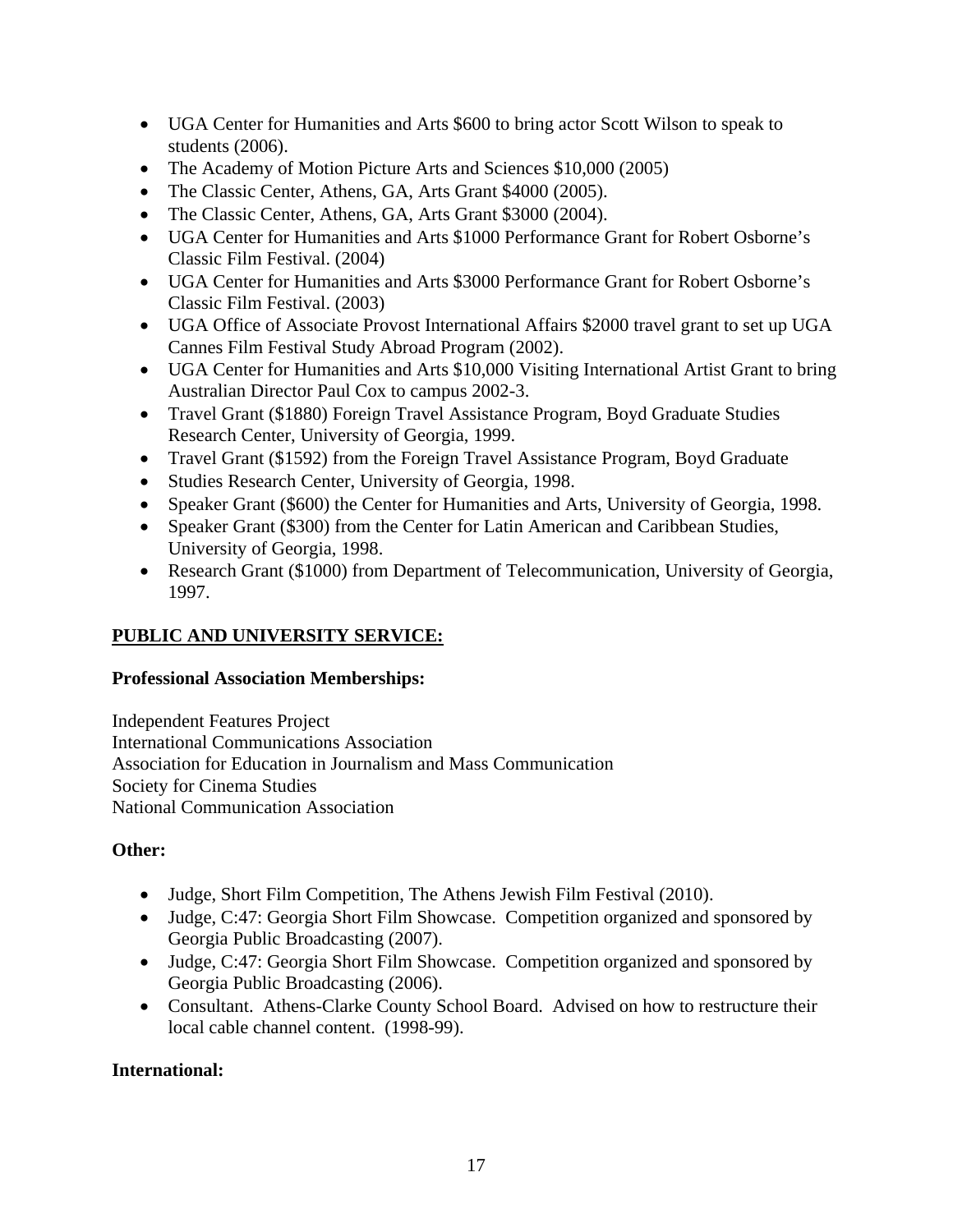- Consultant. University of Georgia Institute for European Studies. Advised on how to organize international motion picture screenwriting conferences in France. (2000-01.)
- Judge. Screenwriting Competition, Bahamas International Film Festival, Nassau, (Dec 2005).

#### **Departmental, college or University committees and special administrative assignments:**

Grady College Promotion and Tenure Committee (2016-) Grady College Diversity Committee (2013-) Grady College Executive Committee (2010-) Grady College Promotion and Tenure Committee (2008-) University Academic Dishonesty Committee (1998-2000). Grady College Curriculum Committee (2003-present) Grady College Drewry Room (Library) Committee (1998-2001). Chair, Peabody Awards Review Committee (1998-2002). Chair, Telecommunication Dept. Search Committee for Production Faculty Member (2001). Member, Search Committee for Peabody Awards Director (2001).

#### **Service To Student Groups And Organizations:**

#### Organized Visits to Grady College and Class Lectures:

- Organized and moderated guest speakers to the UGA MFA in screenwriting program, either in person or via Skype, director Craig Zobel (Z FOR ZACHARIAH), producer Stephen Feder (EVERYBODY WANTS SOME), writer/actor Rivka Rivera, writer/actor Jackie Jennings. January 2017.
- Organized and moderated visit with students by Gil Robertson, President and Founder, The African-American Critics Association. October 12, 2016.
- Organized and moderated visit with students in the Cannes Lions Festival of Creativity Study Abroad Program by director Oliver Stone. June 2016.
- Organized and moderated visits with students in the Cannes Film Festival Study Abroad Program by IndieWIRE chief Film Critic Eric Kohn; Indian journalist Uma de Cunha; Indian director Makarand Mane. (May 2016).
- Organized and moderated guest speakers to the UGA MFA in screenwriting program, either in person or via Skype, Executive Producer Joel Surnow, director James Ponsoldt, showrunner Holly Sorensen, Writer/director Jessie Kahnweiler, writer/director Christine Swanson. August 2016
- Organized and moderated visit to campus by actress Abigail Spencer (RECTIFY, MAD MEN, SUITS, TRUE DETECTIVE) and the screening of her 29 minute award winning film WINTER LIGHT. February 19, 2016.
- Organized and moderated special screening of "Mud" and interviewed visiting director Jeff Nichols. January 8, 2016.
- Organized and moderated guest speakers to the UGA MFA in screenwriting program, either in person or via Skype, industry executive and manager Norman Aladjem, director Paul Cox, singer Miki Howard, actress Teyonah Parris, writer/director Ramin Bahrani. January 2016.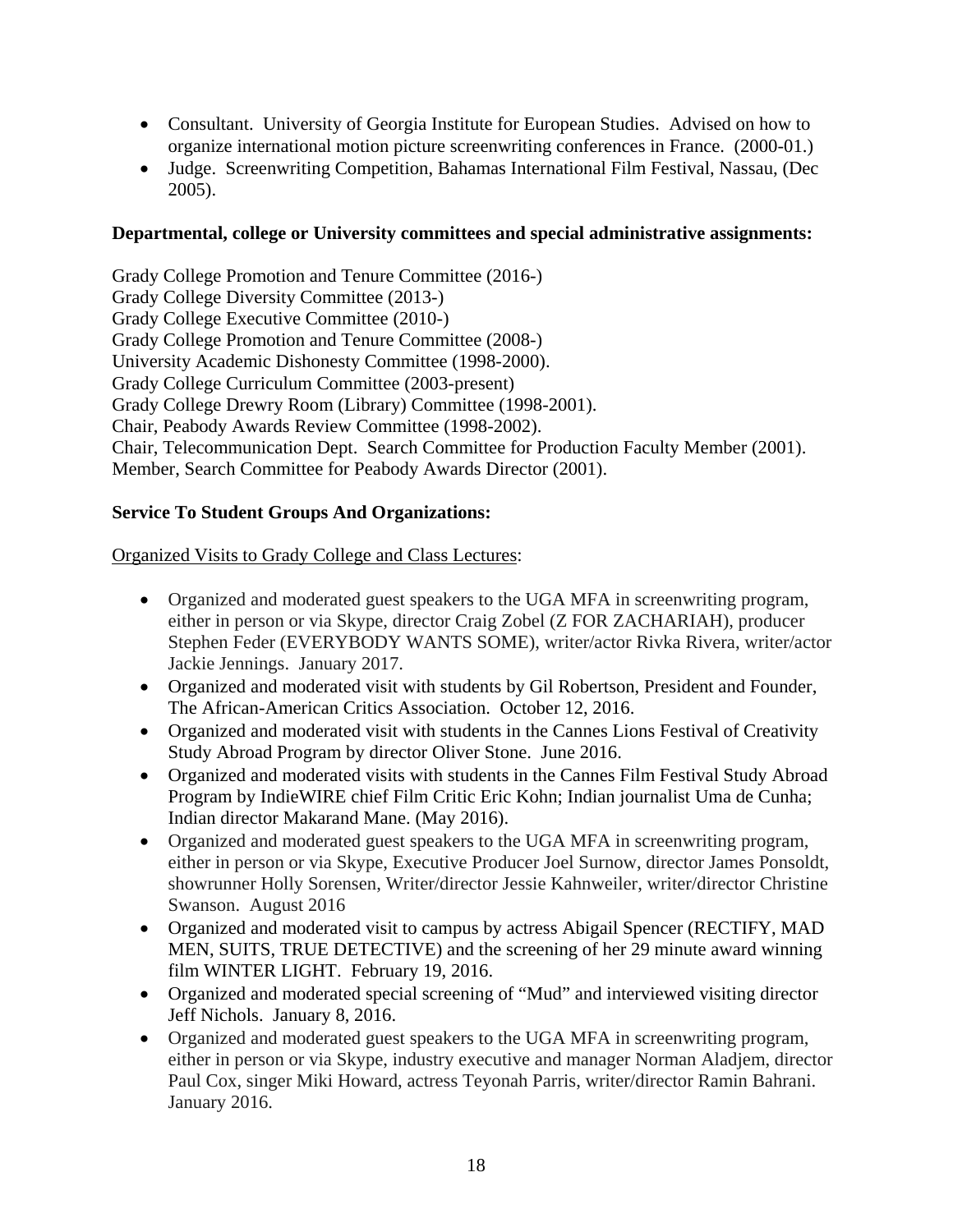- Organized and moderated special screening of SPOTLIGHT in the Tate Theater. Skype guest: Boston Globe reporter Michael Rezendes. October 15, 2015.
- Organized and moderated guest speakers to the UGA MFA in screenwriting program, either in person or via Skype, producer Paul Sarnes, director Paul Cox, showrunner Holly Sorensen, Writer/director Gina Prince-Bythewood. August 2015.
- Organized and moderated visits with students in the Cannes Lions Festival of Creativity Study Abroad Program by actor Steven Yuen, "Glen" in THE WALKING DEAD TV show. June 2015.
- Organized and moderated visits with students in the Cannes Lions Festival of Creativity Study Abroad Program by actor Aden Young, star of the Peabody Awarding Winning TV series RECTIFY. June 2015.
- Organized and moderated visits with students in the Cannes Film Festival Study Abroad Program by Chicago Film Critic Michael Phillips; Indian director Nila Madhab Panda; Indian journalist Uma de Cunha; American director Patrick Wang (THE GUILT OF OTHERS); Saudi Arabian director Haifaa el Monsour (WADJAH and Cannes film festival juror). (May 2015).
- Organized and moderated visits with students in the Cannes Lions Festival of Creativity Study Abroad Program by Hollywood producer Gale Anne Hurd (The Walking Dead and the Terminator series of films) and writer/producer Armando Iannucci (VEEP) (June 2014).
- Organized and moderated visits with students in the Cannes Film Festival Study Abroad Program by Australian director Rolf de Heer, Indian director Kanu Behl, and Chicago Film Critic Michael Phillips (May 2014).
- Organized visit of Scott Wilson, actor, to Grady College as visiting Hearst scholar and the screening of THE WALKING DEAD and IN COLD BLOOD (2014).
- Organized and moderated visit with students by Jim McKay, director TREME, THE WIRE, LAW AND ORDER, THE GOOD WIFE. November 2013.
- Organized and moderated visit with students by Mitchell Jarrett, producer TAIWAN OYSTER. November 2013.
- Organized and moderated visit with students by Lily Keber, director BAYOU MAHARAJAH. November 2013.
- Organized and moderated visit with students in the Cannes Lions Study Abroad Program by Conan O'Brien. June 2013.
- Organized and moderated visits with students in the Cannes Film Festival Study Abroad Program by Norwegian director Joachim Trier, Australian producer Mark Patterson, Indian Producer Uma da Cunha, Telluride Festival Director Gary Meyer, Critic Michael Phillips. May 2013.
- Organized visit to Grady by Dutch filmmaker Feike Santbergen. December 2012.
- Organized visit to Grady by Hadjii (SOMEBODIES). November 2012.
- Organized visit to Grady for Freshman Odyssey class by Charles Judson, artistic director Atlanta Film Festival; Mitchell Jarrett, producer TAIWAN OYSTER; Sarah Beresford, director EcoFocus Film Festival; Jennifer Smith, Cannes Film Festival. Fall 2012.
- Organized visit to Grady by James Ponsoldt while shooting THE SPECTACULAR NOW in Athens. August 2012.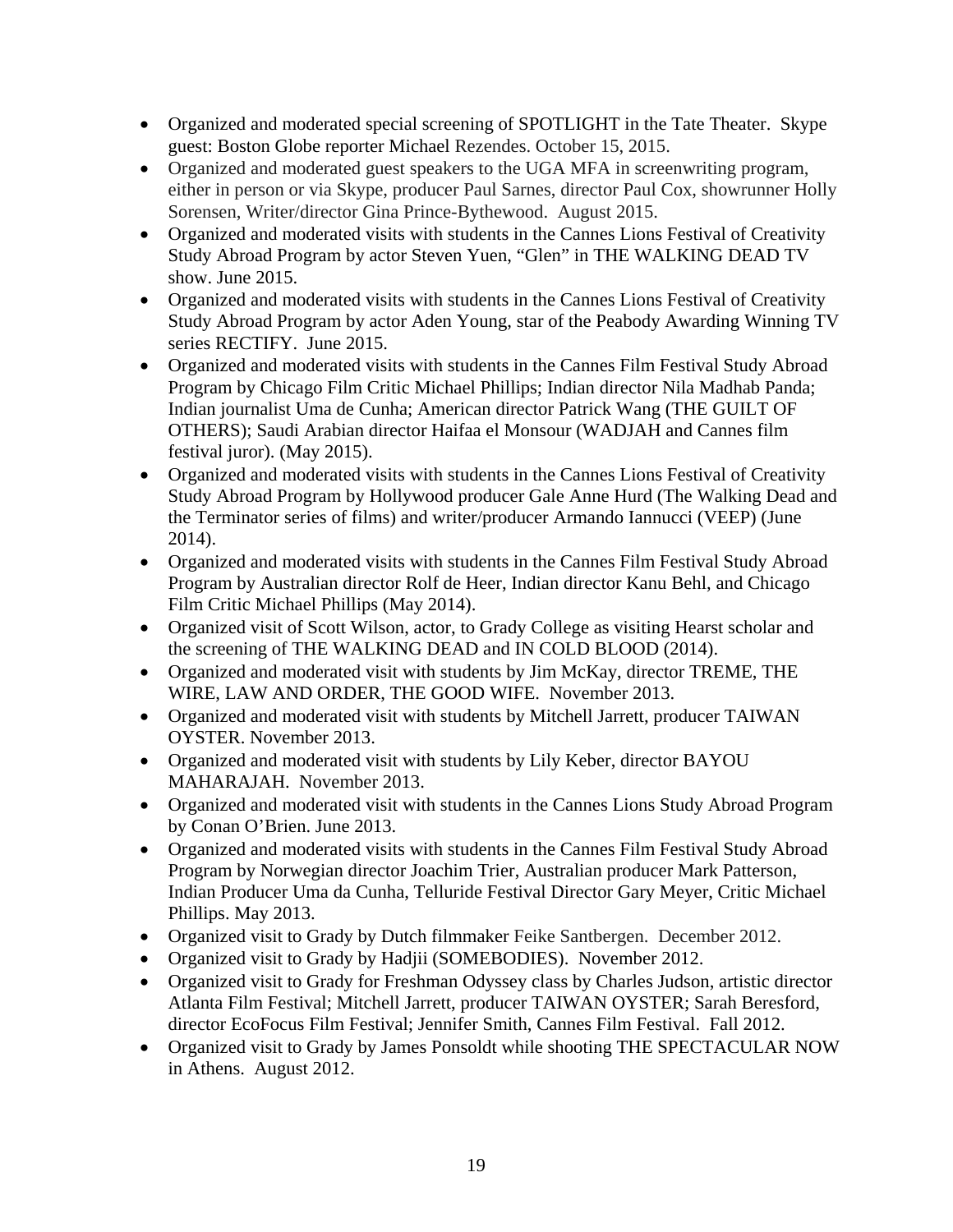- Organized and moderated visits with students at the Cannes Film Festival by directors Phillip Kaufman, Paul Cox and Jeff Nichols and critics Michael Phillips and Chaz Ebert. May 2012.
- Organized screening of HBO film GAME CHANGE with Q&A by Emmy Awardwinning writer Danny Strong. March 2012.
- Organized visit to Grady by Anne Hubbell, producer, feature film GAYBY. February, 2012.
- Organized visit to Grady by James Ponsoldt, director, feature film SMASHED, a Sundance festival film, February, 2012.
- Organized visit to Grady by New York literary agent Charlotte Sheedy as visiting Hearst Scholar. November 2011.
- Organized visits with students at the Cannes Lions Advertising Festival Study Abroad Program by Susan Lilley, USA Today; David Simon, writer/producer THE WIRE and TREME; Amr Salama, Egyptian writer/director and revolutionary; Julie Winskie, Global President – Clients, Porter-Novelli; Noel Cottrell, Ceative Director, Fitzgerald Advertising, South Africa; Nancy Seliger, SVP, Fleishman-Hillard, New York; Jennifer Frommer, SVP, Interscope Records, Los Angeles; Alison Arden, Publisher, Advertising Age, New York; Eric Opel, Microsoft Advertising, Redmond WA; Claude Brown, Microsoft Advertising, Redmond, WA.
- Organized visits with students and Cannes Film Festival Study Abroad Program by actress Tilda Swinton (MICHAEL CLAYTON), Director Jonathan Caouette (TARNATION), Writer/Director Jeff Nichols (TAKE SHELTER), South African Director Oliver Schmitz (LIFE, ABOVE ALL) (2011).
- Organized visit with students by director David Gordon Green (GEORGE WASHINGTON, PINEAPPLE EXPRESS) and actor/producer/writer Dannie McBride (EASTBOUND AND DOWN) (2011).
- Organized visit of Michael Phillips, film critic of the Chicago Tribune, to Grady College as visiting Hearst scholar (2010).
- Organized visits with students at Cannes Film Festival Study Abroad Program by Australian director Paul Cox (SALVATION), Film Producer Daniel Iron, Toronto Film publicist Charlotte Mickie, Hollywood Reporter editor Elizabeth Guider, and Chicago Tribune film critic Michael Phillips (2010).
- Organized visits with students at the Cannes Lions Advertising Festival Study Abroad Program by Susan Lilley, USA Today; Gilad Kat, MediaCom, Tel Aviv; David Butler, Coca-Cola; Michelle Klein, Diageo; Claude Brown, Microsoft Advertising; and Bob Gilbreath, Bridge Worldwide (2010).
- Organized visit with students of Scott Teems (THAT EVENING SUN), Hadjii (SOMEBODIES), Norman Aladjem, Paradigm Literary Agency (2010).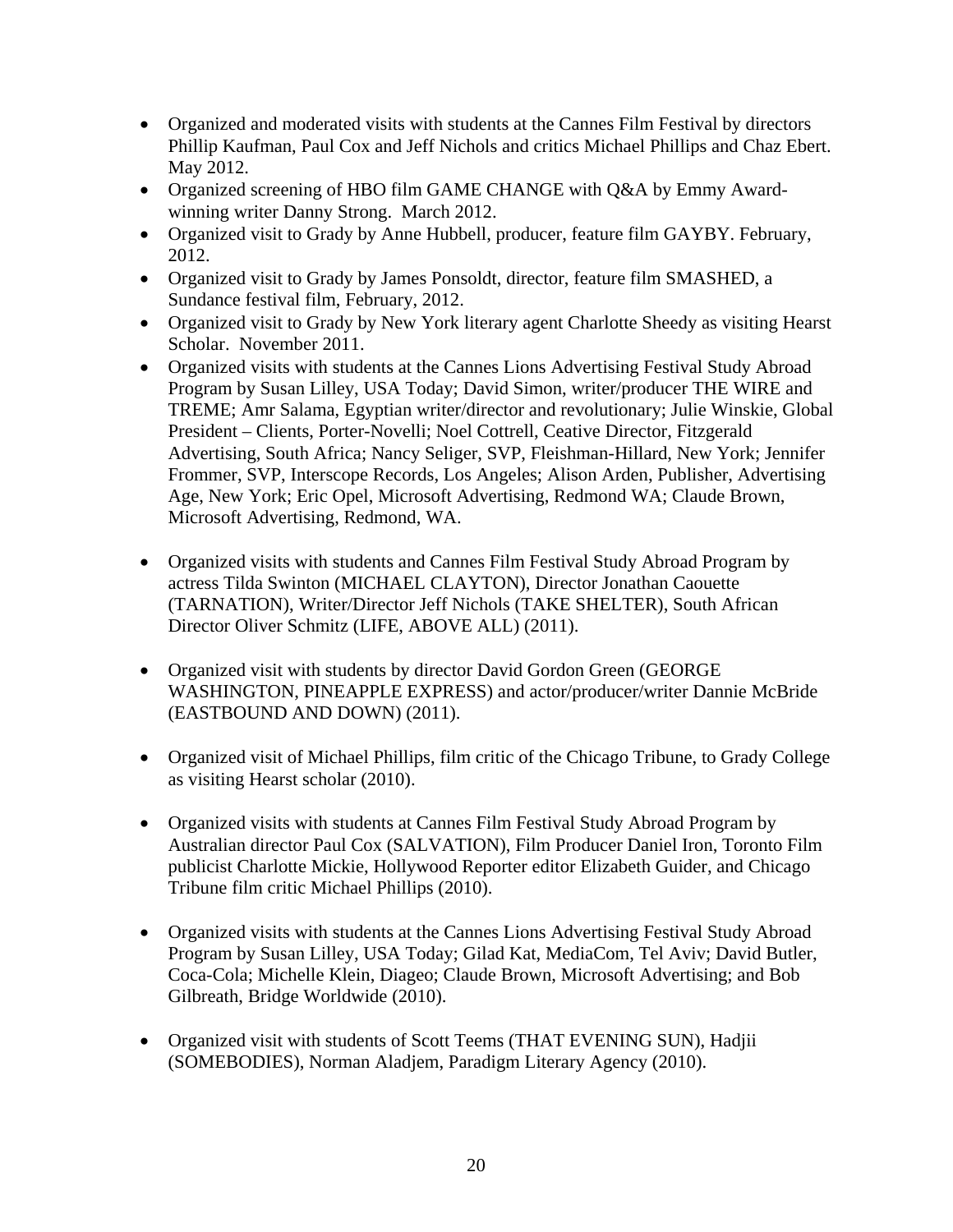- Organized visits with students at Cannes Film Festival Study Abroad Program by Australian director Paul Cox (SALVATION), Swedish producer Carl Molinder (LET THE RIGHT ONE IN), film critics Michael Phillips (Chicago Tribune), Roger Ebert (Chicago Sun-Times) and Pierre Rissient (Paris), American director Martin Scorsese (THE DEPARTED), producer Anne Hubbell (UNCLOUDY DAY) (2009).
- Jamie Ponsoldt, writer/director OFF THE BLACK (2009).
- Jim White, writer, composer, performer, filmmaker (SEARCHING FOR THE WRONG-EYED JESUS). (2009).
- Craig Zobel, writer/director/actor GREAT WORLD OF SOUND (2009).
- Guy Hamilton, director GOLDFINGER (2009)
- Angela Allen, continuity THE AFRICAN QUEEN, THE THIRD MAN, WISE BLOOD, ZULU DAWN (2009).
- Norman Aladjem, partner and agent, Paradigm Literary Agency, Beverly Hills, CA (2008). "Making it in Hollywood: An Agent's Perspective," in-class lecture and Campus Wide Presentation in association with UGA Law School Sports and Entertainment Law Society.
- Anne Hubbell, Vice President, Kodak, Inc. (NYC) and Milford Thomas, motion picture director (CLAIRE). (2008).
- Jim White, writer, composer, performer, filmmaker (SEARCHING FOR THE WRONG-EYED JESUS). (2008).
- Tevin Adelman, motion picture and television producer (NYC). (2008)
- Hadjii, motion picture and television writer, director, actor, producer. (2008).
- Organized visits with students at Cannes Film Festival Study Abroad Program by Chicago Sun-Times film correspondent Chaz Ebert, Chicago Tribune film critic Michael Phillips, directors Paul Cox (INNOCENCE) and Darrell Roodt (YESTERDAY) , producers Anant Singh (SARAFINA) and Tony Llewelyn-Jones (SALVATION), and actor Wendy Hughes (2008).
- Ousama Rawi, director of photography, THE TUDORS (2008).
- Anne V. Coates, editor, LAWRENCE OF ARABIA (2008).
- Angela Allen, script supervisor, THE AFRICAN QUEEN (2008).
- Freida Orange, personal assistant to Martin Scorsese (2008).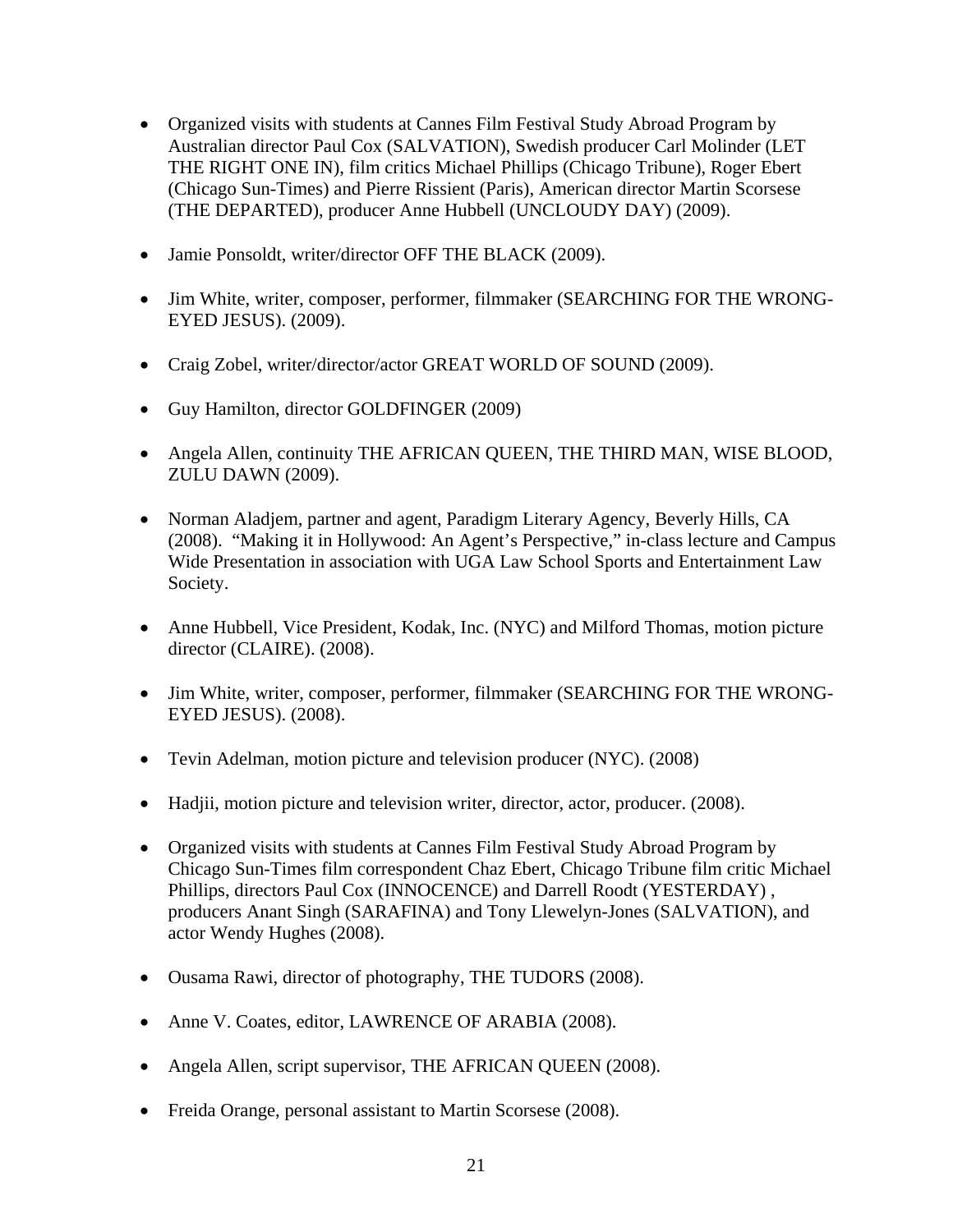- Jamie Ponsoldt, writer/director OFF THE BLACK (2008).
- Andy Stuckey, actor, SKIPTRACERS (2008).
- Actor Scott Wilson (*In the Heat of the Night, In Cold Blood, Great Gatsby, Junebug, Monster,* etc.) (2007).
- Robert Osborne, Roger Mayer (president Turner Entertainment), actress/singer Marnie Nixon, actor Fred Willard and technician Angela Allen. (2007).
- Writer Director James Ponsoldt, agent Norman Aladjem, producer Freida Orange, producer Anant Singh, director Darrell Roodt, agent Andrew Ruf. (2007).
- James Longley, director of *Iraq in Fragments* (2007).
- Todd Williams, Peabody winning director of "The N-Word" (2007).
- Peter Lunenfeld (*The Digital Dialectic*) (2006).
- Norman Aladjem, partner Paradigm Literary Agency, Beverly Hills, CA (2006). "Making it in Hollywood: An Agent's Perspective," Campus Wide Presentation.
- Robert Osborne, actors Patricia Neal and Ann Rutherford, and publicist Mickey Cottrell (2006).
- Organized with HBO screening of film "Yesterday" at Tate Center Theatre (2006).
- Jason Russell, Bobby Bailey and Laren Poole**,** the directors of "The Inivisible Children of Uganda," who spoke to students after the showing of their film at Tate Center Theatre. (2005)
- Robert Osborne, actress Jane Powell, and actor/director Maximilian Schell. (2005)
- Organized screening of the film "Hotel Rwanda" at Tate Center Theatre as benefit for Amnesty International, sponsored by MGM, Peabody Awards, and REM. (2005)
- Writer/director David Gordon Green. (2004)
- Writer/director Charles Burnett. (2004)
- Organized visits with students at Cannes Film Festival Study Abroad Program by film director Jonathan Caouette (*Tarnation*), director Paul Cox, film critic Roger Ebert, film critic Marianne Gray, producer John Reiss. (2004)
- German actress Alexandra Wilke. (2004)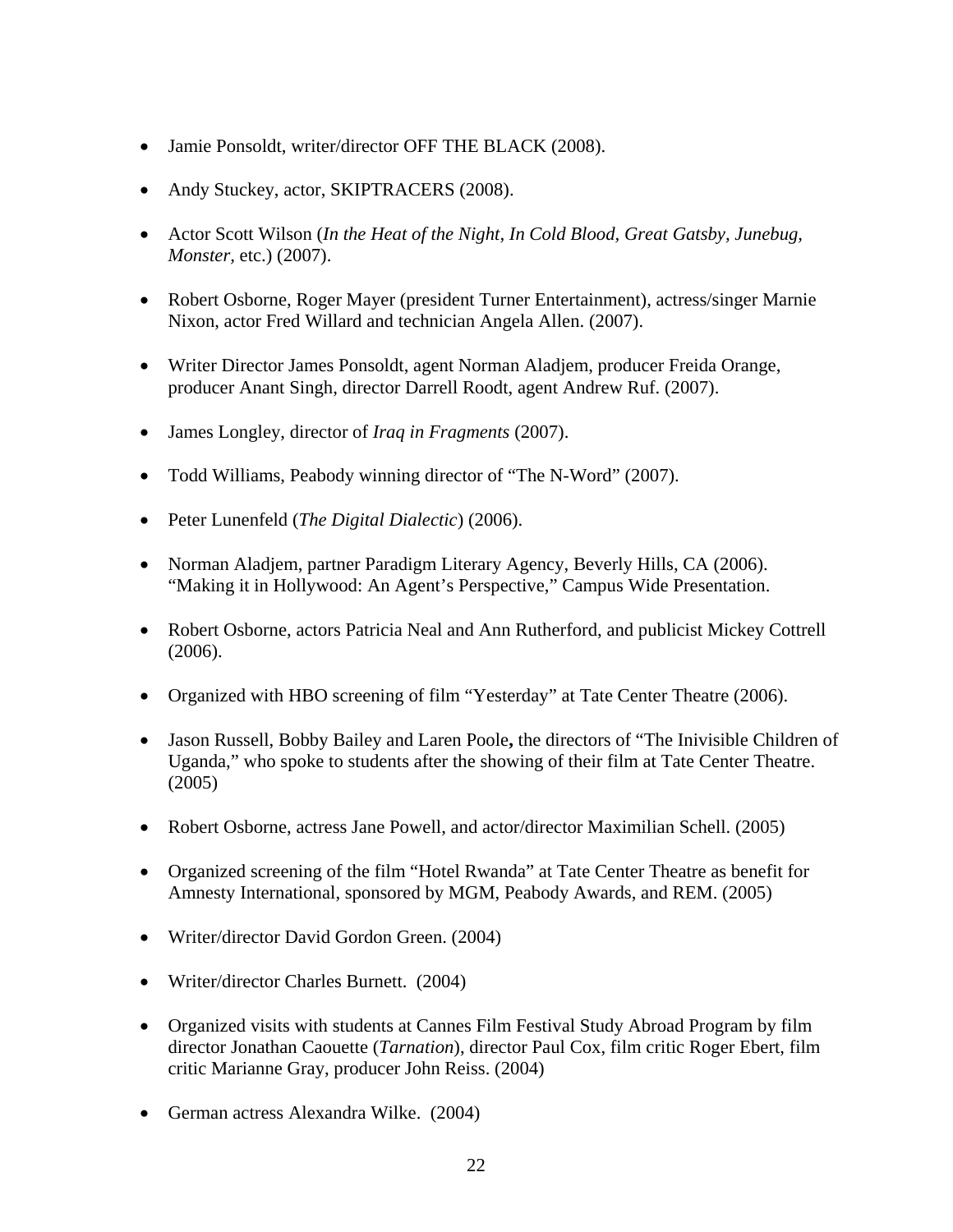- Peabody Award winner Bud Greenspan. (2004)
- Indian filmmaker and documentarian Trisha Das (2003).
- Initiated and Organized visits to the University of Georgia's Cannes Film Festival Study Abroad Program at Avignon by Paul Cox, film director; Paco Alverez, production executive with CinemaVault Releasing; and Roger Ebert, Chicago Sun-Times film critic. (2003).
- Paul Cox, Dutch/Australian director of *Innocence, Diaries of Vaclav Nijinsky, My First Wife*, etc. (2003)
- John Cameron Mitchell, New York-based director of *Hedwig and the Angry Inch* (2002).
- Sturla Gunnarsson, Toronto-based director. Arranged for screenings of three of his films: *Rare Birds, Gerrie and Louise*, and *Such a Long Journey*. Arranged sponsorship by CHA, African Studies Program, Center for Asian Studies, Drama Department, and Grady College. (April, 2002).
- Organized lecture at University of Georgia by Dr. James W. Carey, Columbia University. (March, 2002).
- Robert Tate Miller, Los Angeles-based screenwriter (2001).
- James W. Carey, Columbia School of Journalism. Carey met with graduate students and presented a lecture entitled: "Media Events: The High Holidays of Television." (2001).
- Victor Pisano, producer/director of "Three Sovereigns for Sister Sara" for PBS, and numerous documentaries for PBS. (2000).
- Mark Burton, producer of the Indian feature film *The Terrorist*. Organized screening of the film and lecture by Burton, and Burton's visits to various classes. Arranged sponsorships by the Grady College and the Center for Asian Studies. (2000).
- Initiated and Organized visits to the University of Georgia's Study Abroad Program at Avignon by Harry Minetree, screenwriter; Aysesha Dharker, actress; Paul Cox, film director; Marianne Gray, celebrity journalist; Elspeth Traverse, editor *The Business of Film*; Davina Belling, film producer; Gavin Hood, actor, screenwriter, director. (2000).
- Initiated and organized visit and lecture by Larry Meistrich, CEO and Founder, The Shooting Gallery, the New York-based independent film studio. (1999).
- Co-organizer of Critical Media Studies Group Spring 98 Lecture Series at University of Georgia. Speakers: Anghy Valdivia (University of Illinois), James W. Carey (Columbia University), and Keyan Tomaselli (University of Natal at Durban, South Africa). (1998).